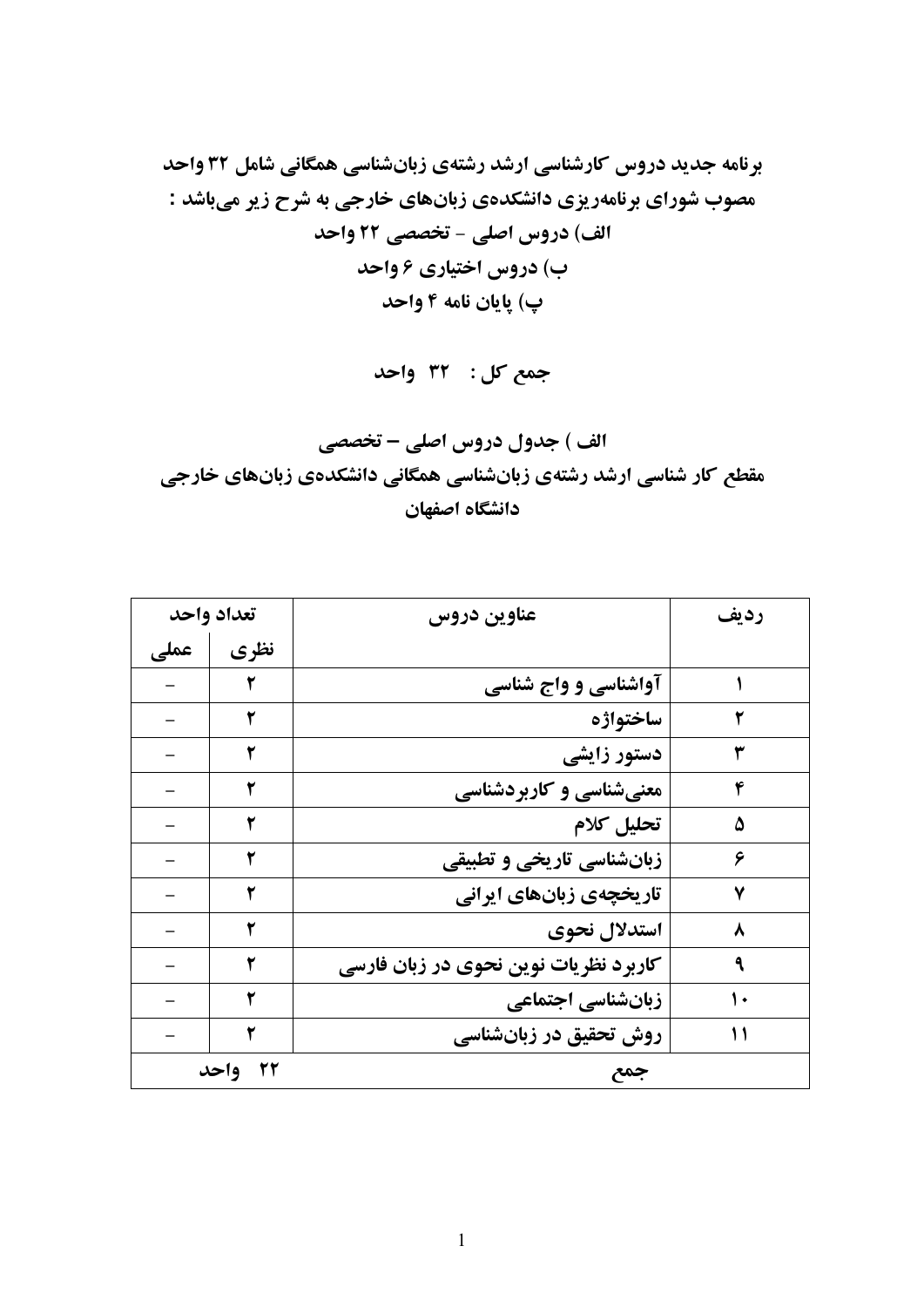# ب ) جدول دروس اختیاری مقطع کارشناسی ارشد رشتهی زبان شناسی همگانی دانشکدهی زبانهای خارجی دانشگاه اصفهان

| تعداد واحد |      | عناوين دروس                                     |   |
|------------|------|-------------------------------------------------|---|
| عملے       | نظري |                                                 |   |
|            |      | آواشناسي اكوستيكي                               |   |
|            |      | زبانشناسیرایانهای                               |   |
|            |      | زبانشناسی روانشناختی                            |   |
|            |      | اصول دستور زبان                                 | ۴ |
|            |      | زبانشناسيشناختي                                 | ۵ |
|            |      | مطالعات دانشمندان ایرانی و مسلمان در بارهی زبان | ۶ |

تعداد دروس اختیاری ۱۲ می باشد که اخذ ۶ واحد آن اجباری است.

### پ: پاياننامه

| تعداد واحد |                | عناوين دروس | رديف |
|------------|----------------|-------------|------|
| عملی       | نظري           |             |      |
|            | $\overline{c}$ | پاياننامه   |      |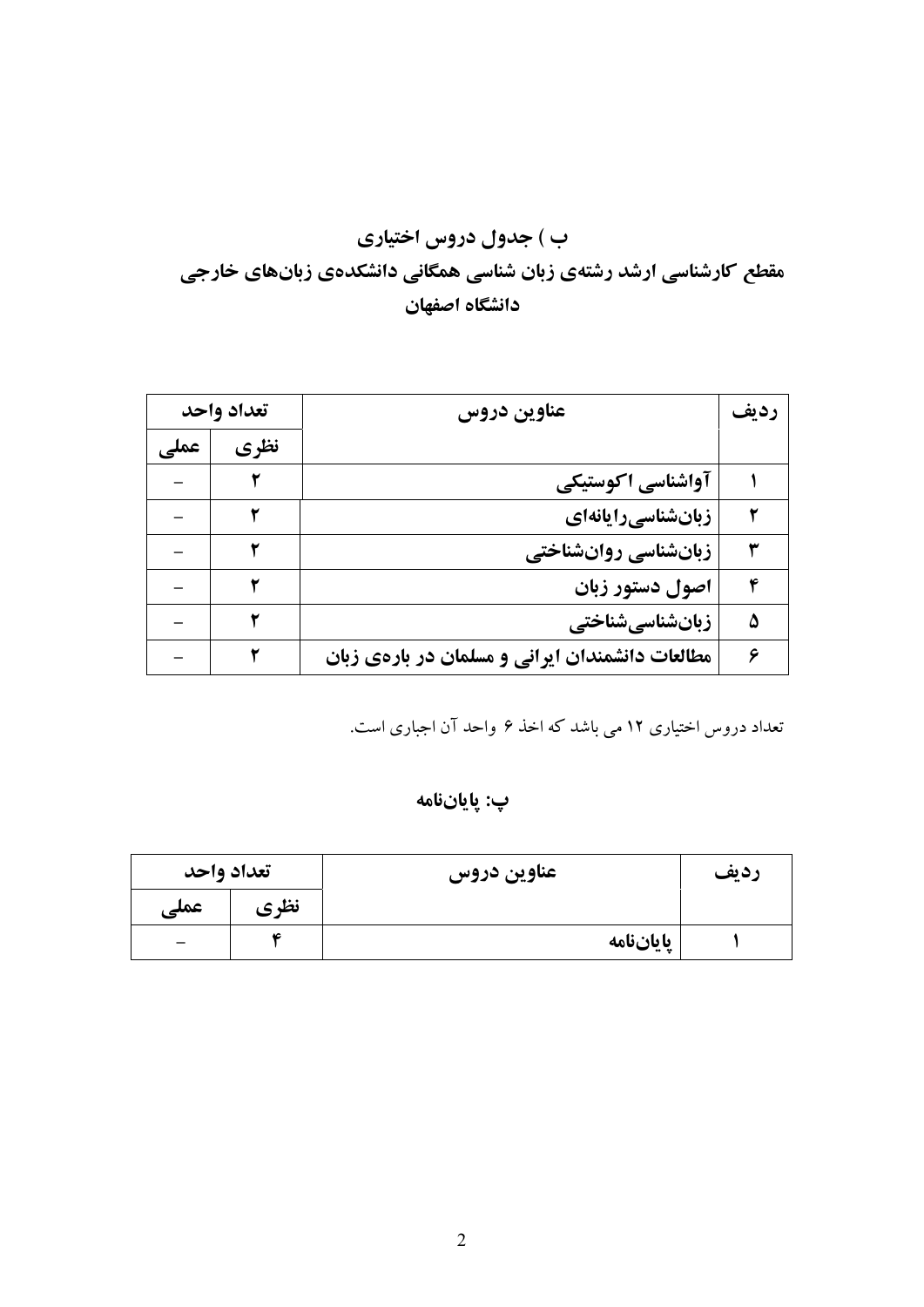فهرست دروس کارشناسی ارشد زبانشناسی همگانی به تفکیک نیمسال آموزشی

نیمسال اول: ۱۲ واحد

| تعداد واحد |      | عناوين دروس             | رديف |  |
|------------|------|-------------------------|------|--|
| عملى       | نظري |                         |      |  |
|            |      | آواشناسی و واجشناسی     |      |  |
|            |      | معنیشناسی و کاربردشناسی |      |  |
|            |      | دستور زایشی             |      |  |
|            |      | زبانشناسی اجتماعی       |      |  |
|            |      | روش تحقیق در زبانشناسی  |      |  |
|            |      | یک درس اختیاری          |      |  |

نیمسال دوم: ۱۲ واحد

| تعداد واحد |      | عناوين دروس                           | رديف |
|------------|------|---------------------------------------|------|
| عملى       | نظري |                                       |      |
|            |      | ساختواژه                              |      |
|            |      | تحليل كلام                            |      |
|            |      | تاریخچهی زبانهای ایرانی               |      |
|            |      | زبانشناسی تاریخی تطبیقی               |      |
|            |      | کاربرد نظریات نوین نحوی در زبان فارسی | ۵    |
|            |      | یک درس اختیاری                        |      |

نيمسال سوم: ٨ واحد

| تعداد واحد |      | عناوين دروس    | رديف |
|------------|------|----------------|------|
| عملى       | نظري |                |      |
|            |      | استدلال نحوي   |      |
|            |      | یک درس اختیاری |      |
|            | ٨C   | ياياننامه      |      |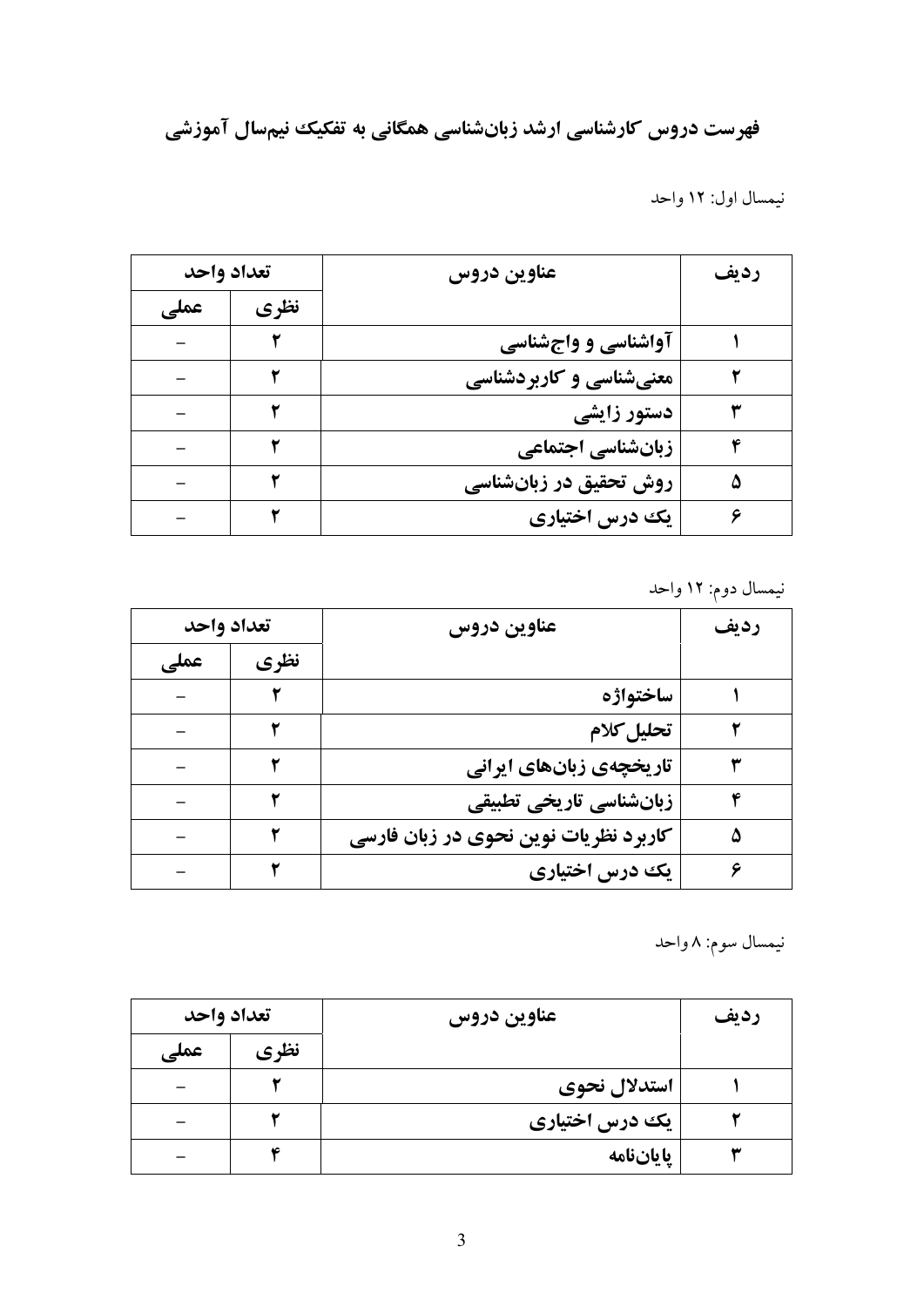



# آواشناسی و واجشناسی

## **Phonetics and Phonology**

| تعداد واحد نظري : ٢   | تعداد واحد عملي : - |
|-----------------------|---------------------|
|                       | حل تمرين :-         |
| نوع درس : اصلي- تخصصي | پیشنیاز : –         |

هدف درس :

بررسی مفاهیم بنیادین آواشناسی و واج شناسی ًو مطالعهی جنبههای مختلف نظام واجی زبان براساس نظریات جدید با تکیه بر زبان فارسی.

### روش ارزشیابی :

| پروژه | آزمون نهایی | میان ترم | ارزشیابی مستمر |
|-------|-------------|----------|----------------|
|       |             |          |                |

بازديد :-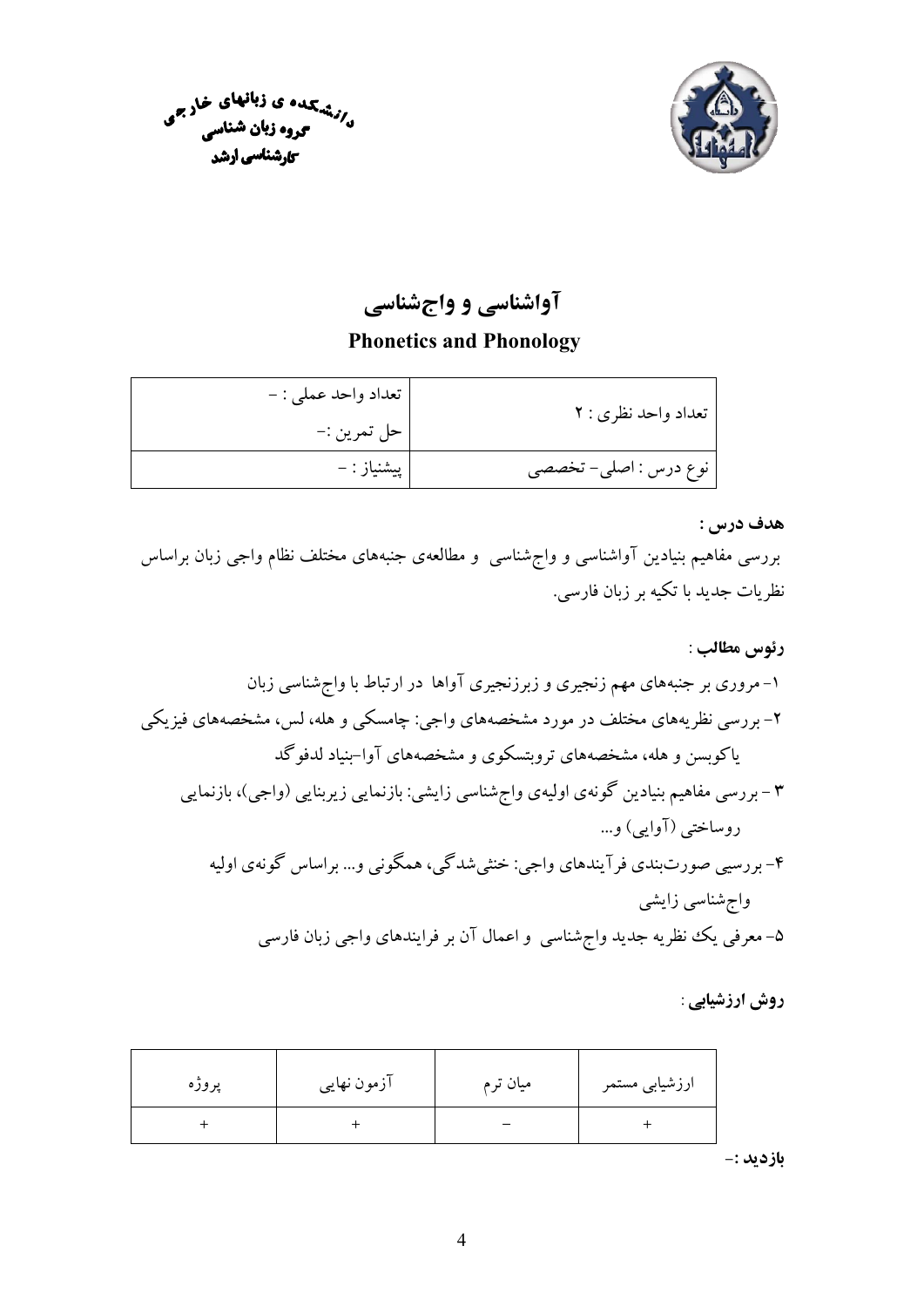- -Ball, M. J. & Rahilly, J. (1999). Phonetics: The Science of Speech. London: Arnold.
- -Carr, P. (1993). Phonology. Modern Linguistics Series .London: MacMillan.

-Lass, R. (1984). Phonology: An Introduction to Basic Concepts. Cambridge: CUP.

منابع فرعے :

- -Clark, J. & Yallop, C. (1995). An Introduction to Phonetics and Phonology. 2<sup>nd</sup> edition. London: Blackwell.
- -Chomsky, N. & Halle, M. (1968). The Sound Pattern of English. New York: Harper & Row Publishers.
- -Gussenhoven, C. & Jacobs, H. (1998). Understanding Phonology. London: Arnold.
- -Kaye, J. (1989). Phonology: A Cognitive view. Hillsdale: Lawrence Erlbaum Associates Publishers.
- -O'Connor, J. D. (1973). Phonetics. Harmond Sworth: Penguin.
- -Odden, D. (2005). Introducing Phonology. Cambridge: CUP.
- -Schane, S. A. (1973). Generative phonology. London: Prentice-Hall, Inc.
- -Spencer, A. (1996). Phonology: Theory and Description. London:

Blackwell Publishing.

– ثمره، ی. (۱۳۶۴). آواشناسی زبان فارسی، آواها و ساخت آوایی هجا. تهران: مرکز نشر دانشگاهی. –کرد زعفرانلو کامبوزیا، ع. (۱۳۸۵). واج شناسی، رویکردهای قاعدهبنیاد، تهران: مرکز تحقیق و توسعه علوم انساني. -هايمن، ال. ام. (١٣۶٨). نظام آوايي زبان : نظريه و تحليل، ترجمه يداله ثمره، تهران: فرهنگ معاصر. -بارمحمدی، ل. (۱۳۶۴). در آمدی به آواشناسه ، تهران: مرکز نشر دانشگاهه .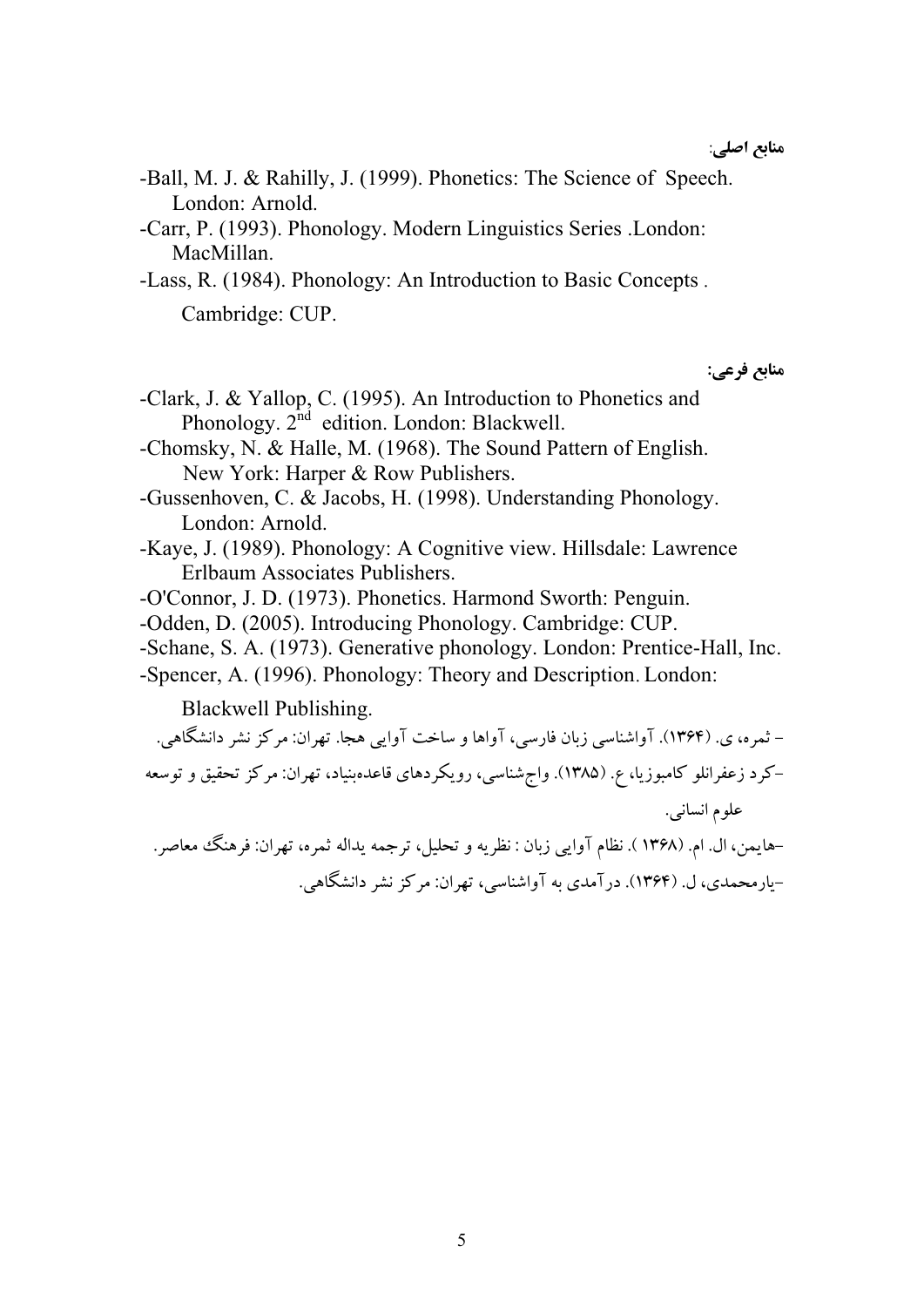

رزشتهان ی زبانهای خارجی<br>د/زشتهای در زبان شنا **گروه زبان شناسی کارشناسی ارشد** 

ساختواژه

## Morphology

| تعداد واحد نظري : ٢   | تعداد واحد عملي :-<br>حل تمرين :- |
|-----------------------|-----------------------------------|
| نوع درس : اصلی- تخصصی | پیشنیاز : آواشناسی و واج شناسی    |

هدف درس : بررسی جایگاه ساختواژه در دستور، تجزیه و تحلیل جنبههای مختلف ساختمان و نقش واژه در رویکر دهای ساختواژی با تکیه بر ویژگی های زبان فارسی.

رئوس مطالب : ۱– بررسی اجمالی جایگاه ساختواژه بهعنوان یک حوزهی مستقل در رویکردهای صورت گرا: ساختهای نحوی چامسکی، مدلهای هله و آرونوف و… ۲- بررسی ساختمان و نقش واژه در نظریهی ساختواژهی واژگانی و نظریهی بهینگی و دستور نقشگرای واژگانې و … ۳- بررسی ویژگیهای ساختواژی زبان فارسی

### روش ارزشیابی :

| پروژه | آزمون نهایی | میان ترم | ارزشیابی مستمر |
|-------|-------------|----------|----------------|
|       |             |          |                |

بازديد:-

منابع اصلي :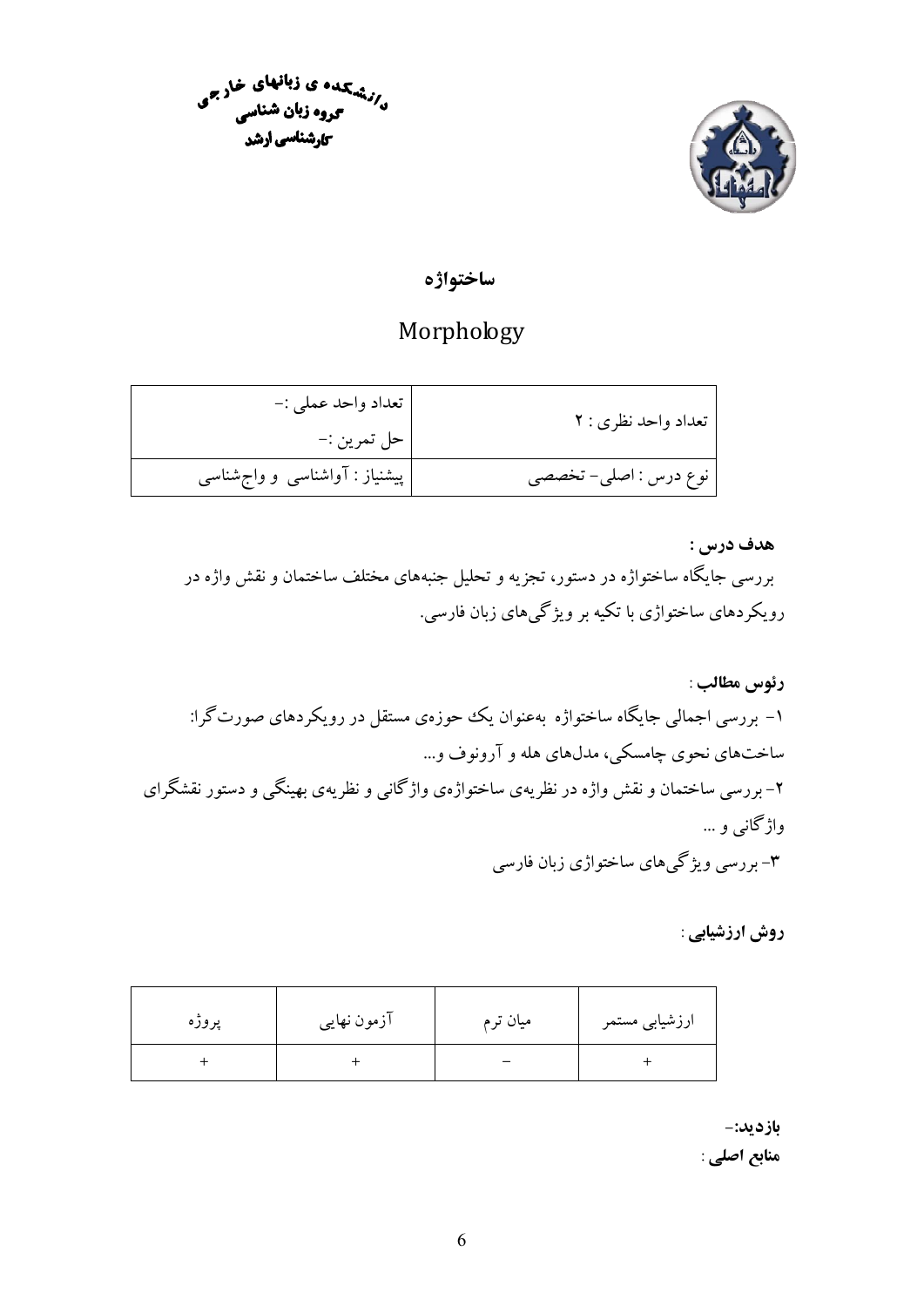- -Katamba, F. & Stonham, J. (2006 ). Morphology. Houndmills: Palgrave MacMillan.
- -Scalise, S. (1986). Generative Morphology.  $2<sup>nd</sup>$  edition. Netherland: Dordrecht.

منابع فرعي:

- -Ackema, P. (2004). Beyond Morphology: Interface conditions on word formation. Oxford : Oxford University Press.
- -Bauer, L. (1983 ). English Word-Formation. Cambridge: CUP.
- -Bresnan, J. (2001). Lexical-Functional Syntax. Oxford: Blackwell.
- -Chomsky, N. & Halle, M. (1968). The Sound Pattern of English. New York: Harper and Row.
- -Haspelmath, M. (2002).Understanding Morphology. New York : Arnold.
- -Lieber, R. (1992). Deconstructing Morphology : Word Formation in Syntactic Theory. Chicago: University of Chicago.
- -Matthews, P.H. (1991 ). Morphology. Cambridge: CUP.
- -Spencer, A. (1991 ). Morphological Theory. Oxford: Blackwell.
- -Yensen , J. (1990). Morphology: Word structure in Generative Grammar. Amesterdam: John Benjamins.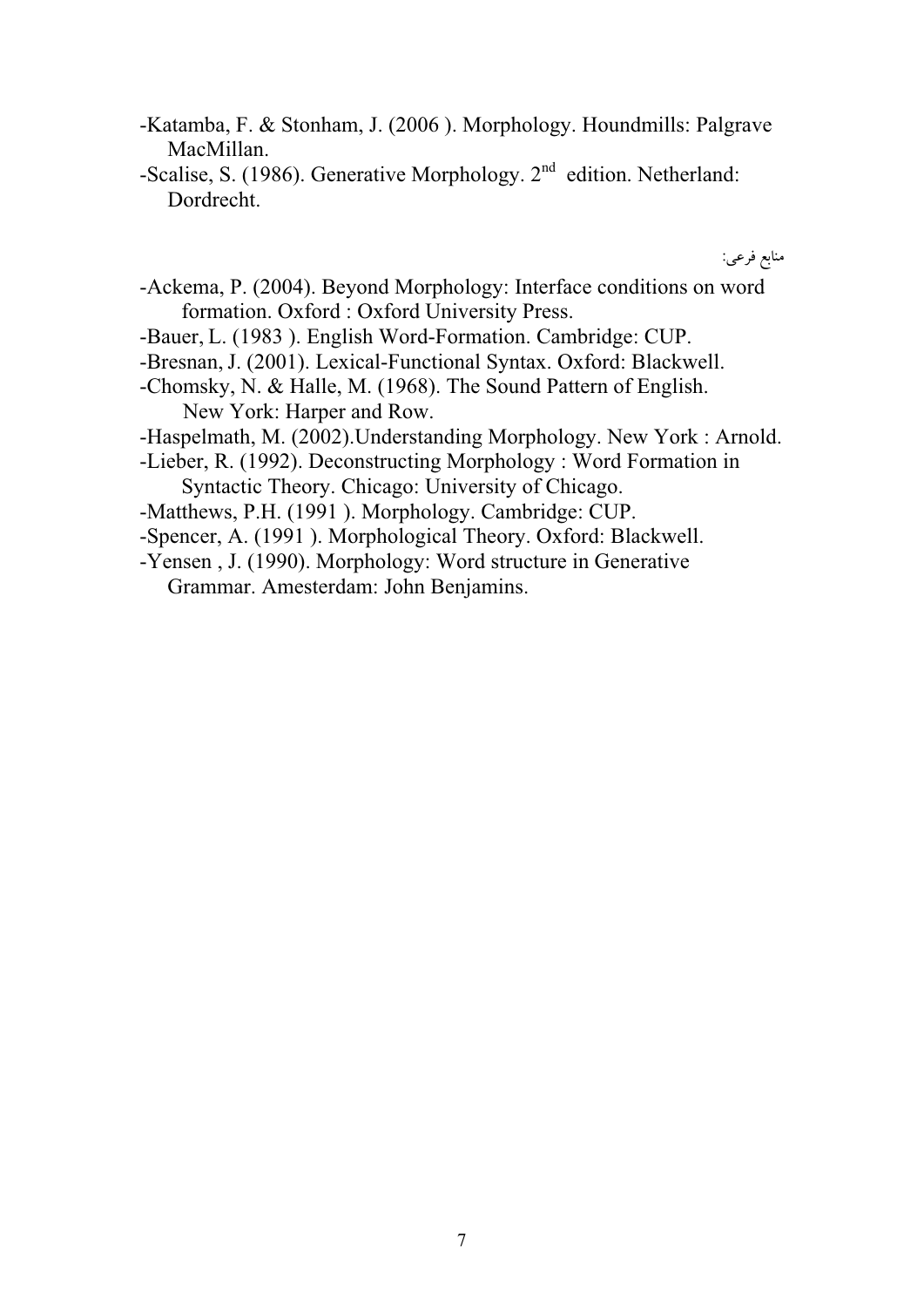



## دستور زایشی

## **Generative Grammar**

| تعداد واحد نظری : ۲   | تعداد واحد عملي : - |
|-----------------------|---------------------|
|                       | حل تمرين :-         |
| نوع درس : اصلي- تخصصي | ٍ پیشنیاز : –       |

هدف درس :

بررسی جنبههای مختلف دستور زبان زایشی و سیر تحول نظریههای نحوی با تمرکز بر نظریهی اصلها و عاملها .

## رئوس مطالب :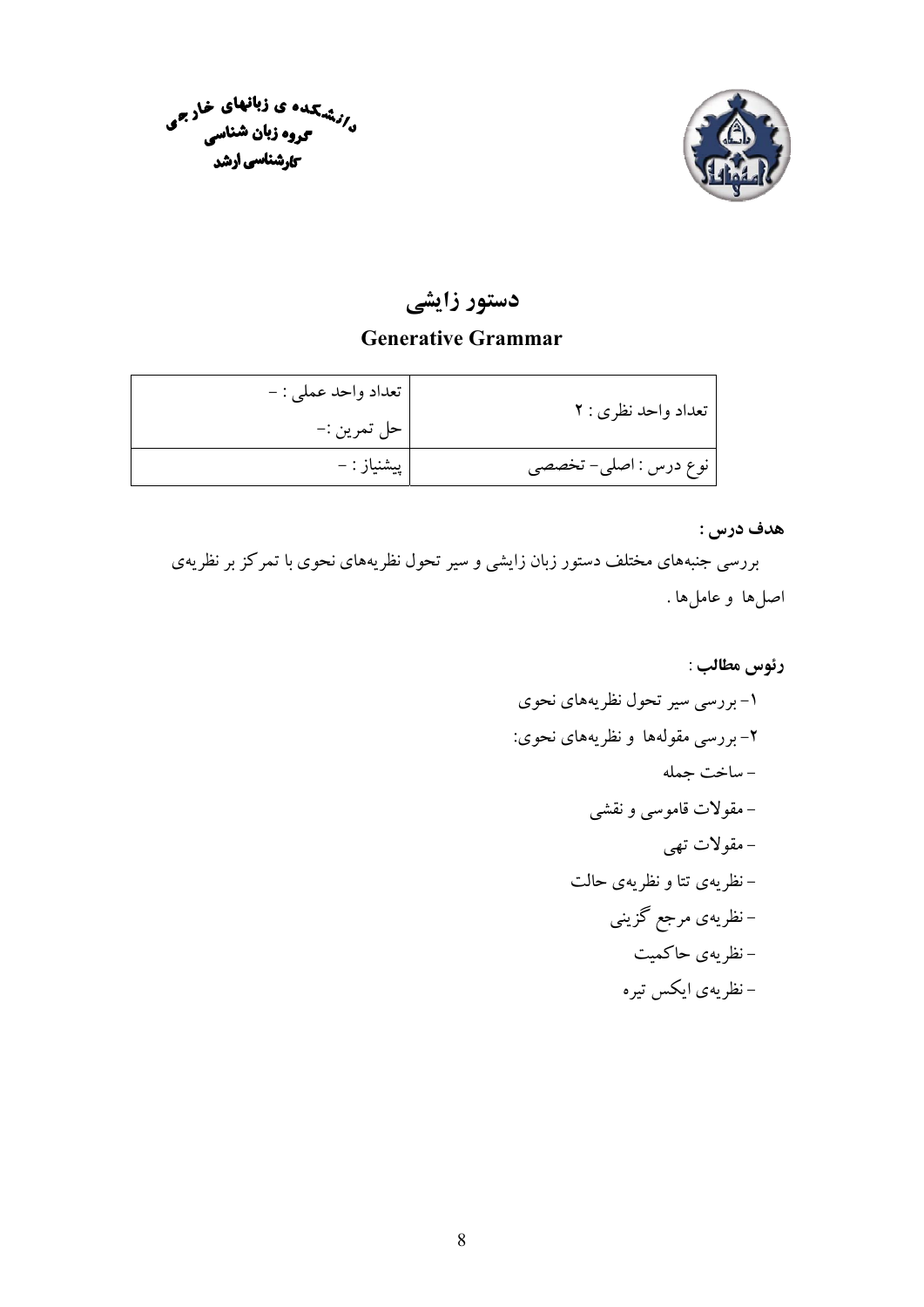روش ارزشیابی :

| پروژه | آزمون نهايي | میان ترم | ارزشیابی مستمر |
|-------|-------------|----------|----------------|
|       |             |          |                |

**بازدید :** –

منابع اصلي :

-Poole, G. (2002). Syntactic Theory. UK: Palgrave.

-Haegeman, L. (1994). Introduction to Government and Binding Theory.

2<sup>nd</sup> edition. Oxford: Blackwell.

- -Cook, V. & Newson, M. (1996). Chomsky's Universal Grammar.  $2<sup>nd</sup>$  edition. Malden: Blackwell Publishers.
- Chomsky, N. (1981). Lectures on Government and Binding. Dordrecht: Fortis.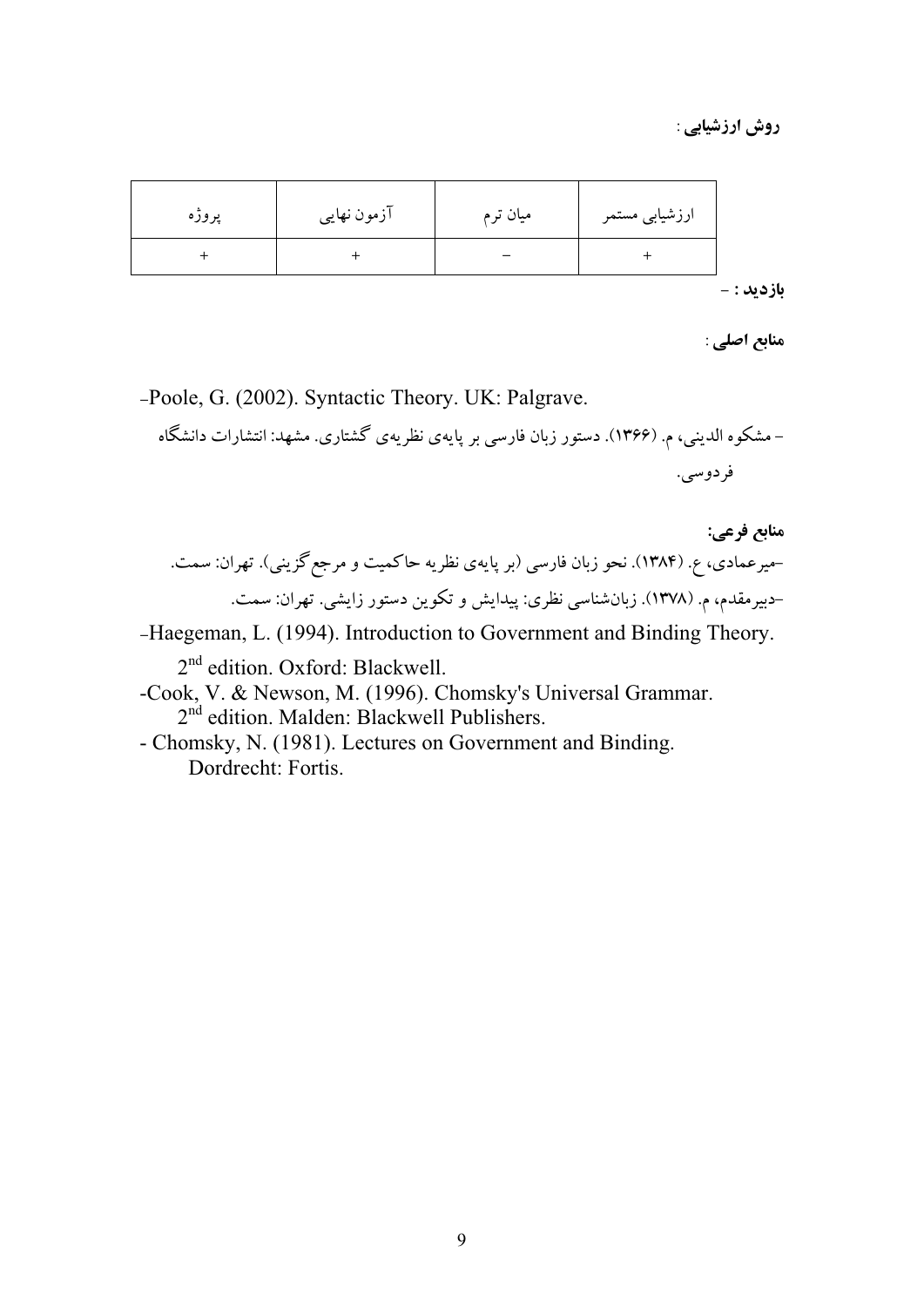



## معنیشناسی و کاربردشناسی **Semantics and Pragmatics**

| تعداد واحد نظري : ٢   | تعداد واحد عملي : - |
|-----------------------|---------------------|
|                       | حل تمرين :-         |
| نوع درس : اصلي- تخصصي | پیشنیاز : –         |

### ھدف درس:

بررسی جنبههای گوناگون معنایی در سطوح مختلف زبانی بر اساس چارچوبهای نظری معنیشناختی و کاربردشناختی.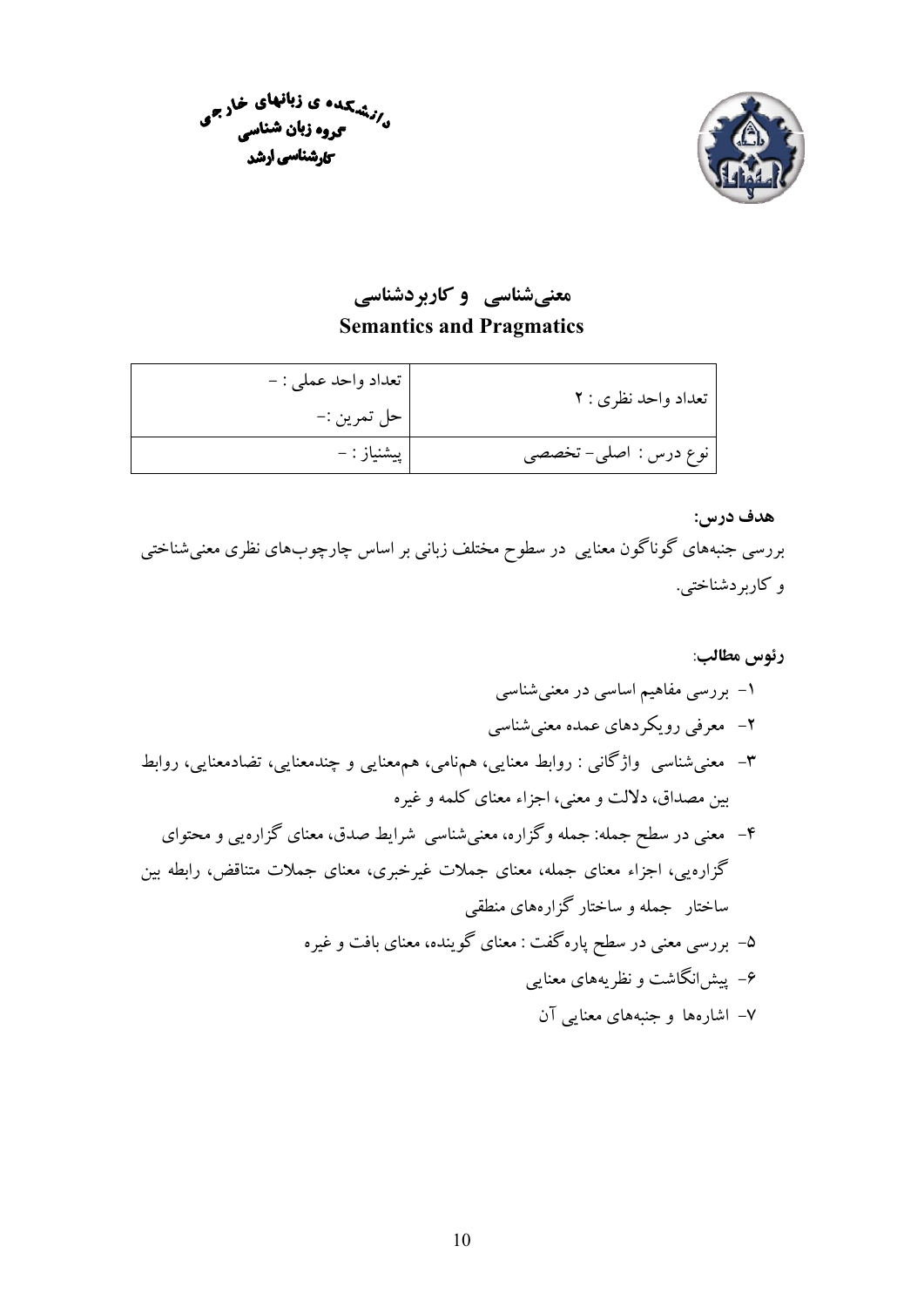| پروژه | آزمون نهایی | میان ترم | ارزشیابی مستمر |
|-------|-------------|----------|----------------|
|       |             |          |                |

بازديد:-

منابع اصلي :

-Löbner, S. (2002). Understanding Semantics. London: Arnold. -Lyons, J. (1995). Linguistic Semantics: An Introduction. Cambridge: CUP.

منابع فرعي:

- -Cruse, D. A. (1986). Lexical Semantics. Cambridge: CUP.
- -Frawley, W. (1992). Linguistic Semantics. Hillsdale, NJ: Laurence Erlbaum Associates.
- -Hurford, J. R. and Heasley, B. (1983). Semantics: a Course Book. Cambridge: CUP.
- -Levinson, S. C. (1983). Pragmatics. Cambridge: CUP.
- -Lyons, J. (1977). Semantics. Vols. I and II. Cambridge: CUP.
- -Palmer, F. R. (1981). Semantics. 2<sup>nd</sup> ed. Cambridge: CUP.
- -Saeed, J. (1996). Semantics. Oxford: Blackwell.
- -Yule, G. (1996). Pragmatics. Oxford: Oxford University Press.

–صفوي، ک. (١٣٧٩ ). در آمدي بر معني شناسي . تهران: پژوهشگاه فرهنگ و هنر اسلامي. – یول،ج. (۱۳۸۳). کاربردشناسی زبان. مترجمین: توانگر، م. و عموزاده، م. تهران: سمت .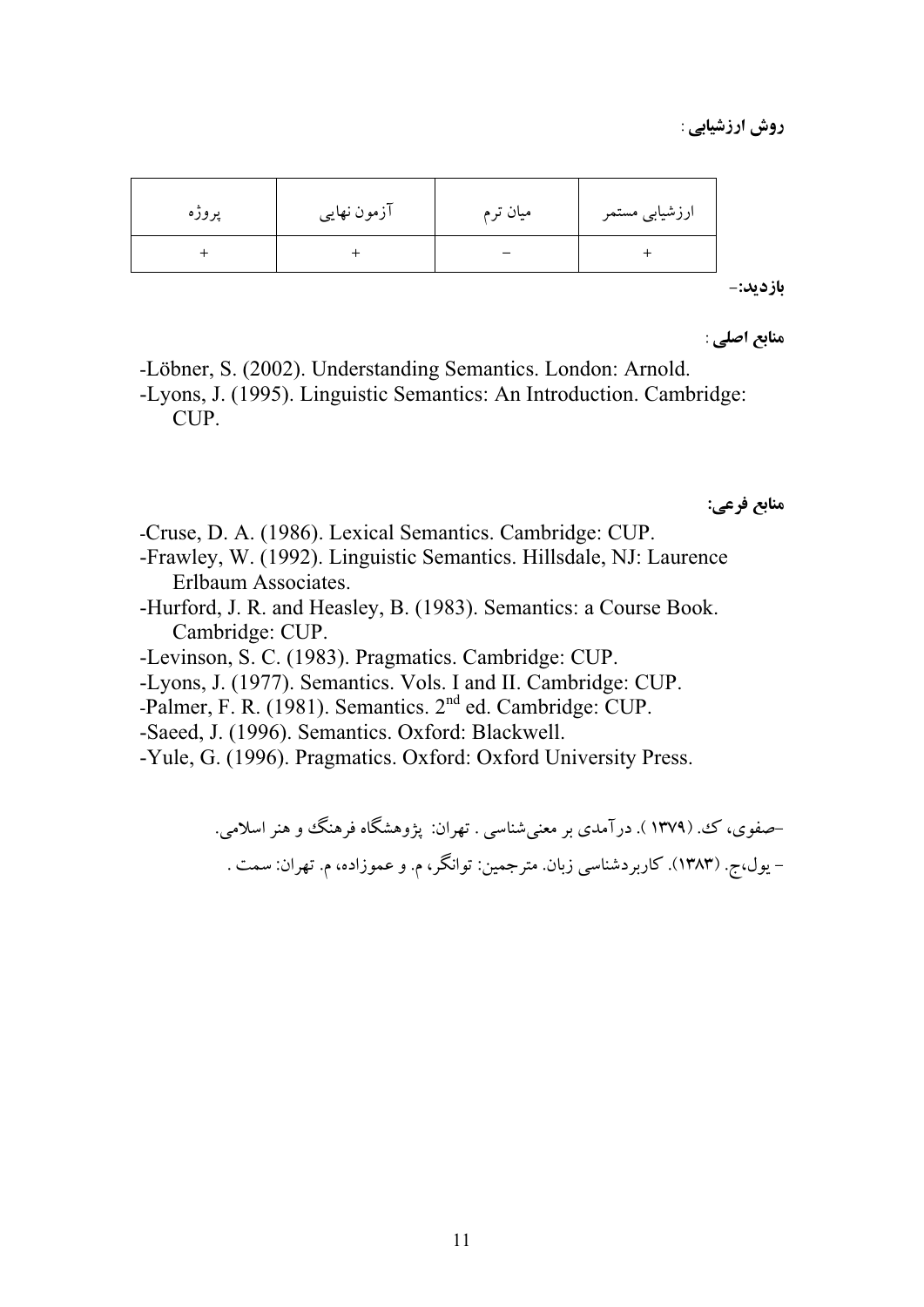



# تحليل كلام

## **Discourse Analysis**

| تعداد واحد نظري : ٢   | تعداد واحد عملي : - |
|-----------------------|---------------------|
|                       | حل تمرين :-         |
| نوع درس : اصلي- تخصصي | پیشنیاز : –         |

## هدف درس :

بررسی متون گفتاری و نوشتاری فراجملهای ًو مطالعهی عوامل گوناگون زبانی و غیرزبانی در تعبیر آنها.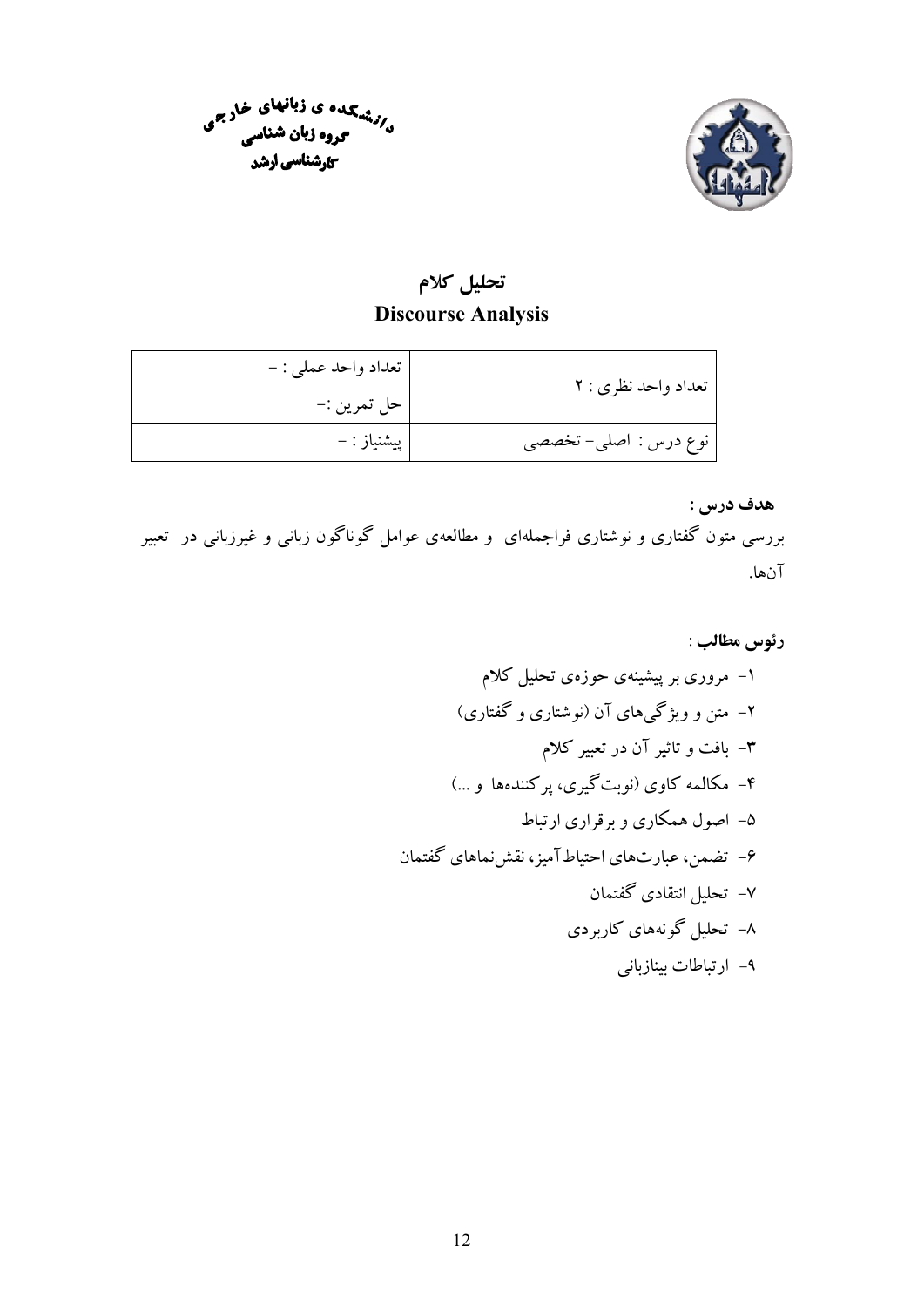روش ارزشیابی :

| پروژه | آزمون نهایی | میان ترم | ارزشیابی مستمر |
|-------|-------------|----------|----------------|
|       |             |          |                |

بازديد:-

منابع اصلي :

-Brown, G. & Yule, G. (1983). Discourse Analysis. Cambridge: CUP. -Johnstone, B. (2007). Discourse Analysis. 2<sup>nd</sup> edition. Oxford: Blackwell.

منابع فرعي:

- -Gee, J. P. (2005). An Introduction to Discourse Analysis. London: Routledge.
- -Cutting, J. (2002). Pragmatics and Discourse. London: Routledge.
- -Mills, S. (2004). Discourse. 2<sup>nd</sup> edition. London: Routledge.
- -Renkema, J. (2004). Introduction to Discourse Studies.  $2<sup>nd</sup>$  edition. London: John Benjamin.
- -Schiffrin, D. (1994). Approaches to Discourse. Oxford: Blackwell.
- -Shokouhi, H. (2004). Analyzing Discourse. Ahvaz: Shahid Chamran University.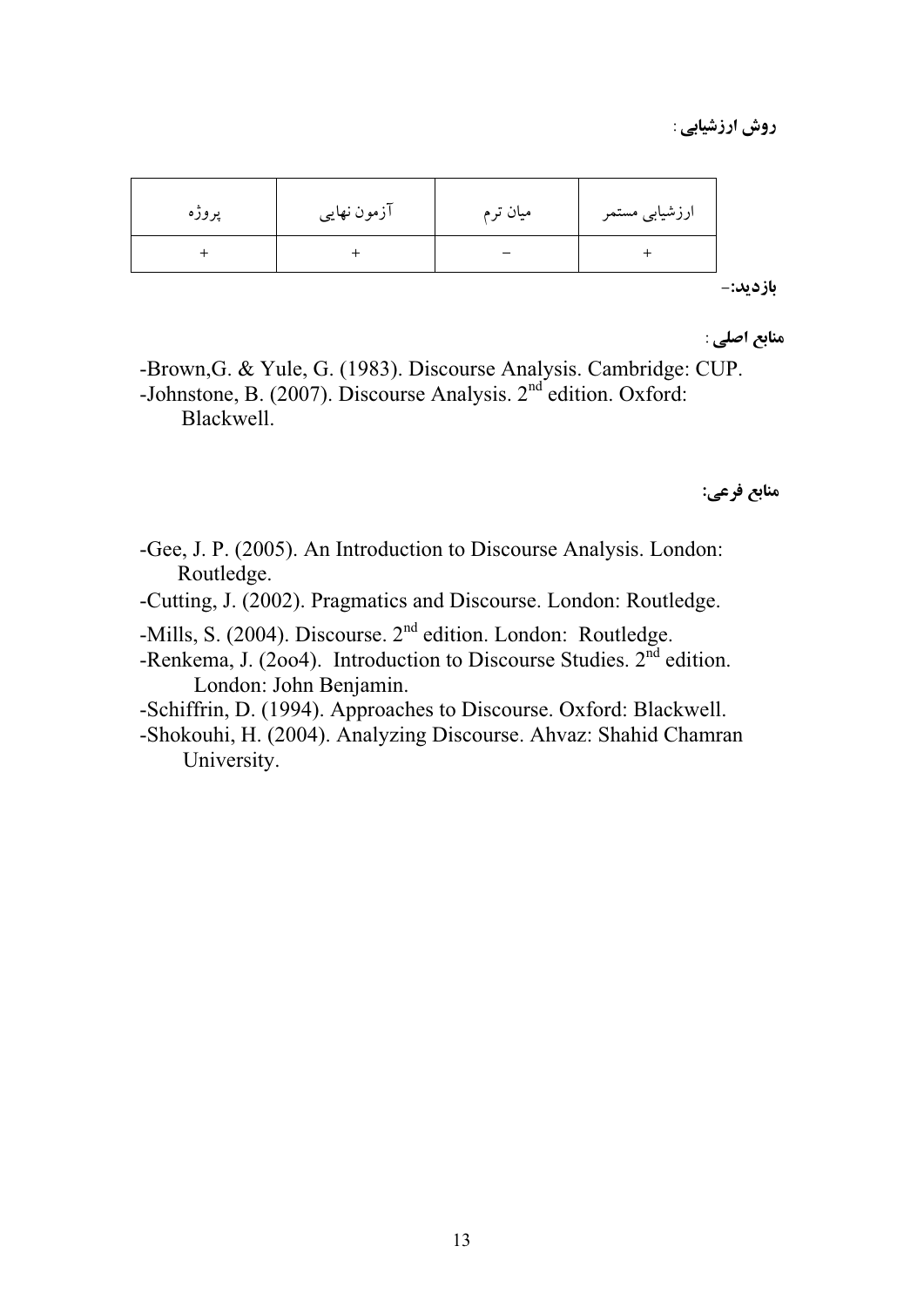



# زبانشناسی تاریخی و تطبیقی

### **Historical and Comparative Linguistics**

| تعداد واحد نظری : ۲   | تعداد واحد عملي : - |
|-----------------------|---------------------|
|                       | حل تمرين :-         |
| نوع درس : اصلی- تخصصی | پیشنیاز : –         |

هدف درس :

بررسی تاریخی– تطبیقی زبانها و شناخت اصول حاکم بر تغییر زبان در سطوح آوایی، واژگانی– معنایی و نحوی با تاکید بر زبان فارسی.

روش ارزشیابی :

| پروژه | آزمون نهایی | میان ترم | ارزشیابی مستمر |
|-------|-------------|----------|----------------|
|       |             |          |                |

**بازدید :** -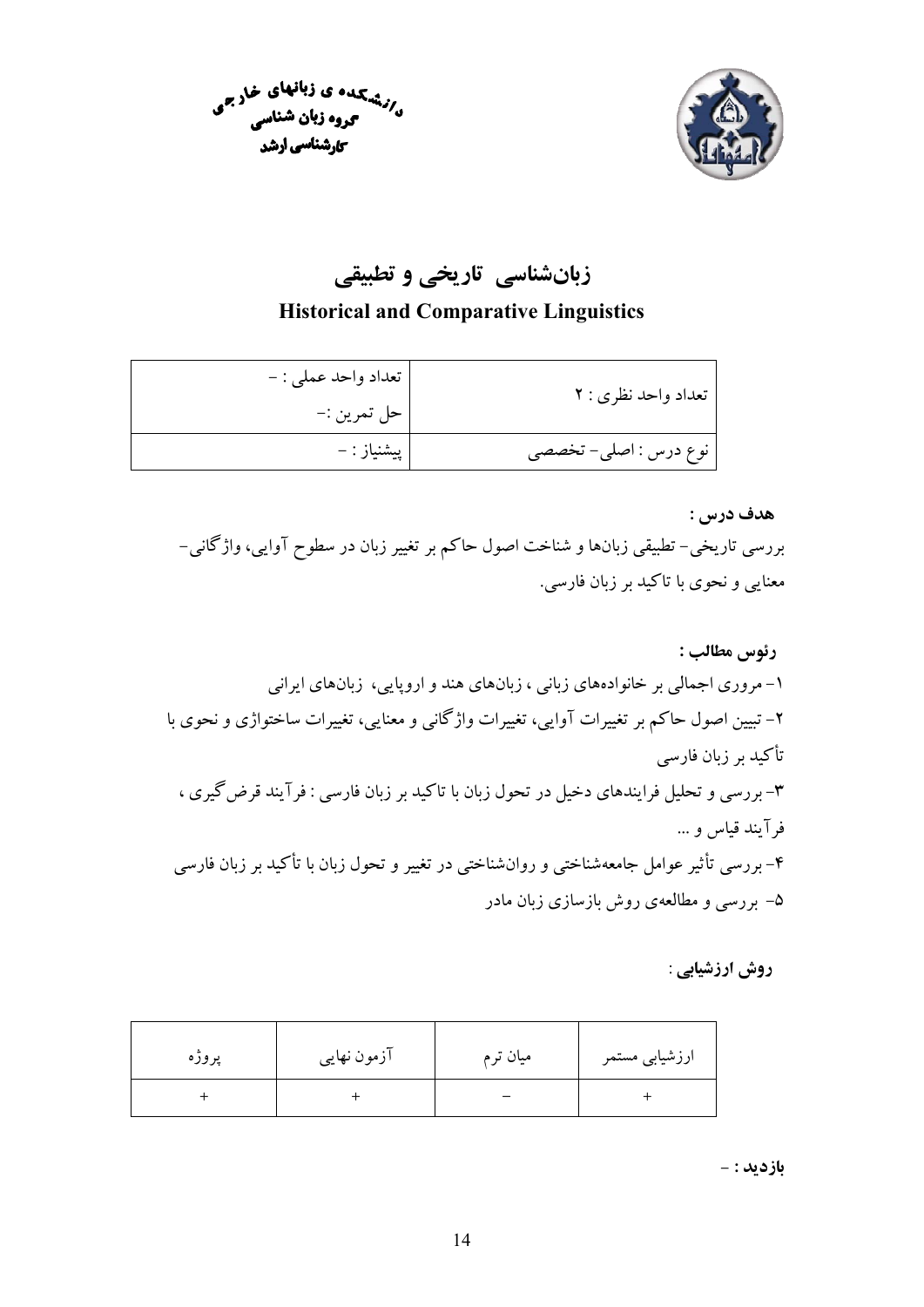منابع اصلي :

-Trask, R.L. (1996). Historical Linguistics. London: Arnold.

-McMahon, A. M. S. (1994). Understanding Language Change.

Cambridge: CUP.

-آرلاتو، آ. (۱۳۷۳)، در آمدي بر زيانشناسي تاريخي. ترجمهي يحيى مدرسي، تهران: سمت.

منابع فرعي:

-Campbell, L. (2004). Historical Linguistics. 2<sup>nd</sup> edition. MIT Press. -Lehmann, W. P. (1992). Historical Linguistics: An Introduction. 3rd edition. London: Routledge. -Trask, R.L. (2000). The Dictionary of Historical Linguistics. Chicago:

Fitzroy Dearborn.

-ابوالقاسمي، م. (١٣٧٣). تاريخ زبان فارسي. تهران: انتشارات سمت. -باقری، م. (۱۳۸۰). واجِشناسی تاریخی زبان فارسی. تهران: نشر قطره. -صادقی، ع. ا. (۱۳۸۰). مسایل تاریخی زبان فارسی. تهران: انتشارات سخن. -گلفام، ا. (١٣٨٢). تحول زبان. تهران: دانشگاه تهران.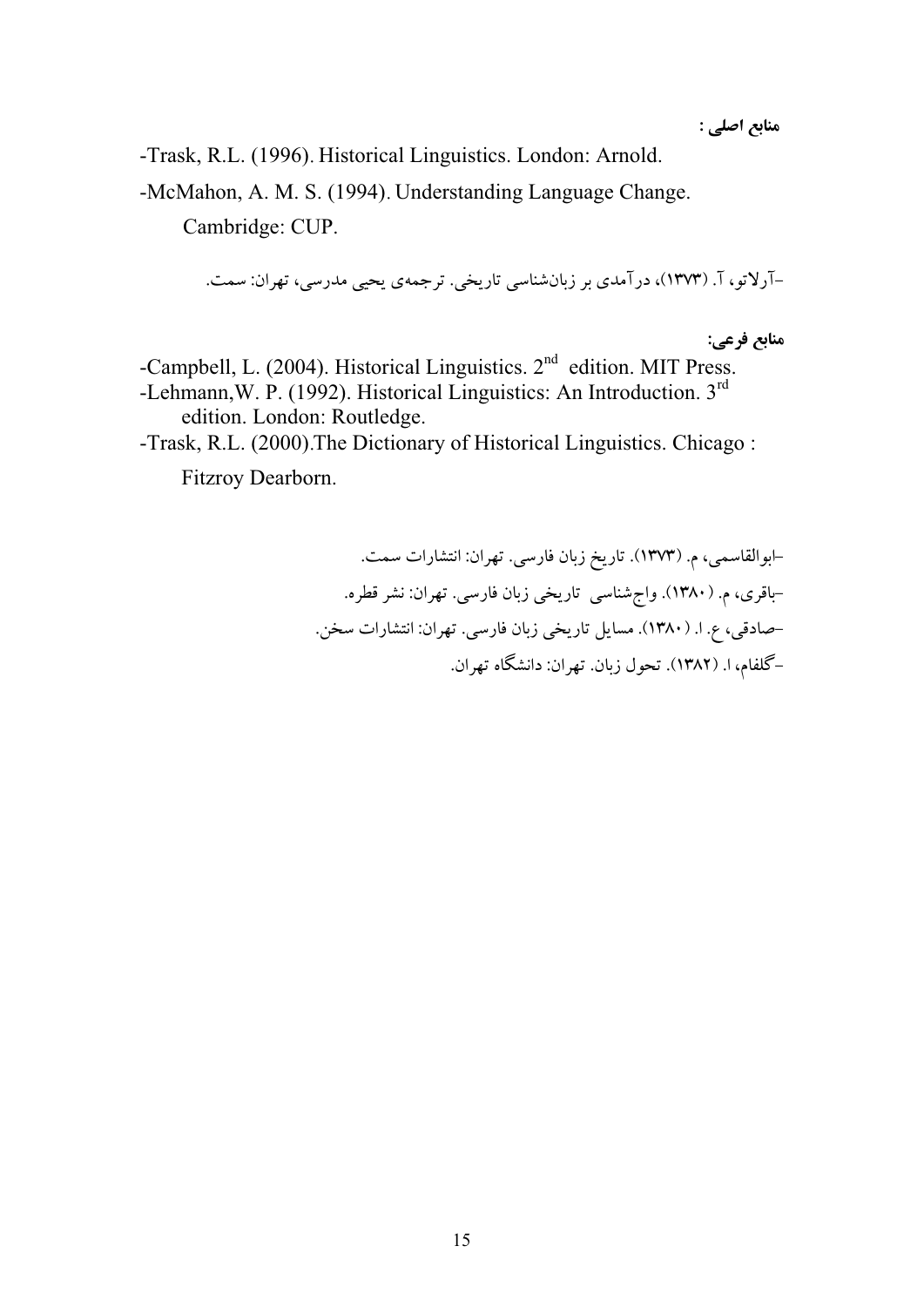



## تاریخچهی زبانهای ایرانی **History of Iranian Languages**

| تعداد واحد نظری : ۲  | تعداد واحد عملي : - |
|----------------------|---------------------|
|                      | حل تمرين :–         |
| نوع درس : اصلی تخصصی | پیشنیاز : –         |

### هدف درس :

بررسی پیشینهی زبانهای ایرانی ًو اسناد و مدارک بباقیمانده و شناخت تحولات آنها در ادوار مختلف تاريخي.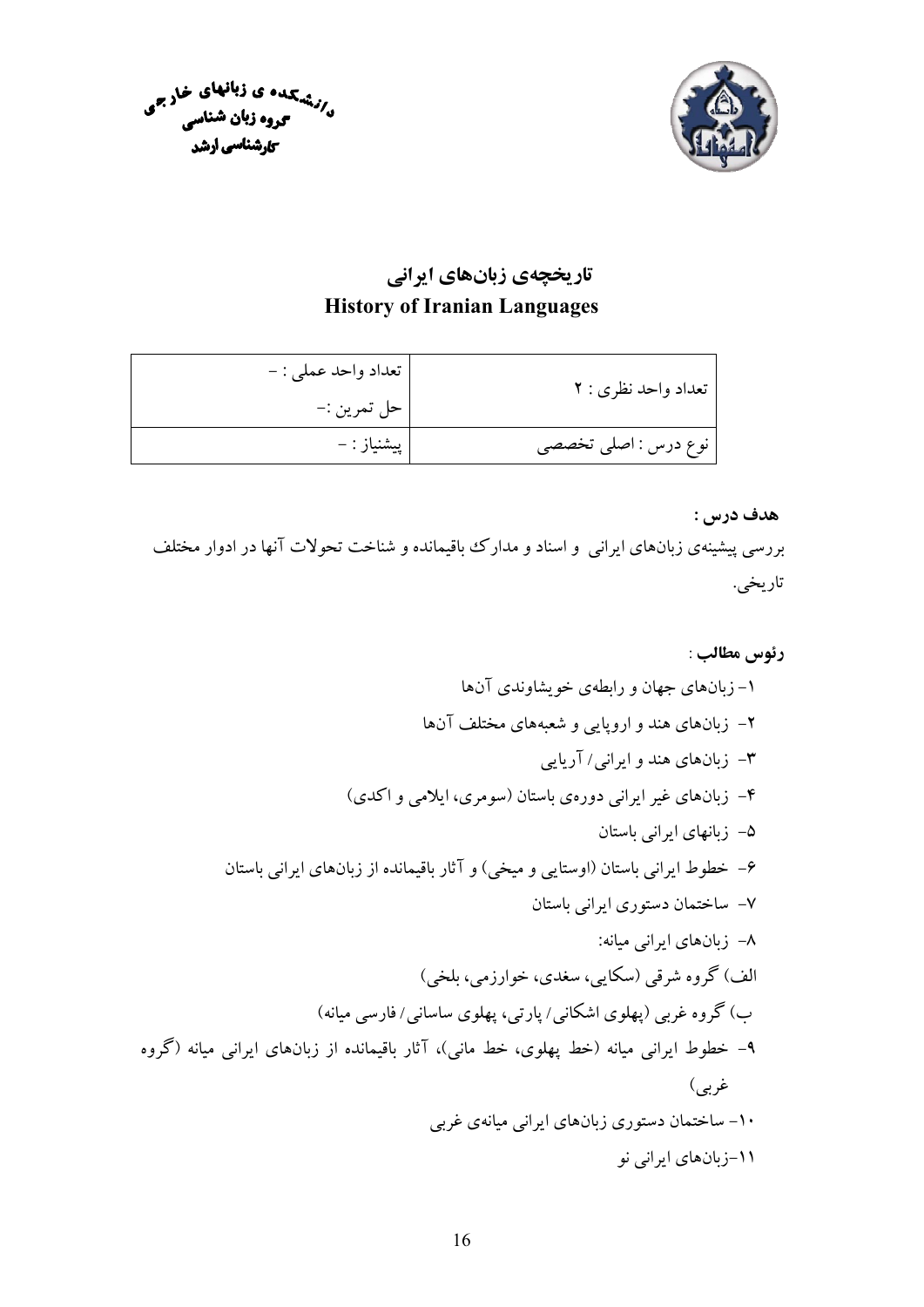#### روش ارزشیابی :

| پروژه | آزمون نهایی | میان ترم | ارزشیابی مستمر |
|-------|-------------|----------|----------------|
|       |             |          |                |

بازديد:-

منابع اصلي :

–اورانسکی، ی.م. (۱۳۷۸). مقدمهی فقهاللغه ایرانی، ترجمه از کشاورز، ک، تهران: انتشارات پیام. - تفضلي، ا. (١٣٧۶). تاريخ ادبيات ايران پيش از اسلام، تهران: انتشارات سخن.

# منابع فرعي: –آموزگار، ژ. و تفضلی.ا. (۱۳۷۵). زبان یهلوی و ادبیات و دستور آن. تهران: انتشارات معین. -ابوالقاسمي، م. (١٣٧٣). تاريخ زبان فارسي. تهران: سمت. -اورانسکی، ی.م. (۱۳۷۸). زبانهای ایرانی، ترجمه از علی اشرف صادقی. تهران: سمت. –تاوادیا، ج. (۱۳۴۸). زبان و ادبیات پهلوی، ترجمه از سیف الدین نجم آبادی. تهران: انتشارات دانشگاه تهران. -صادقی، ع. ا. (۱۳۵۷). تکوین زبان فارسی. تهران: انتشارات دانشگاه آزاد ایران. -ناتل خانلري، پ. (۱۳۵۴). تاريخ زبان فارسي. تهران: انتشارات بنياد فرهنگ ايران. -پارشاطر، ا. (۱۳۷۳). زیانها و لهجههای ایرانی، مقدمهی لغت نامهی دهخدا، تهران: انتشارات دانشگاه تھ ان.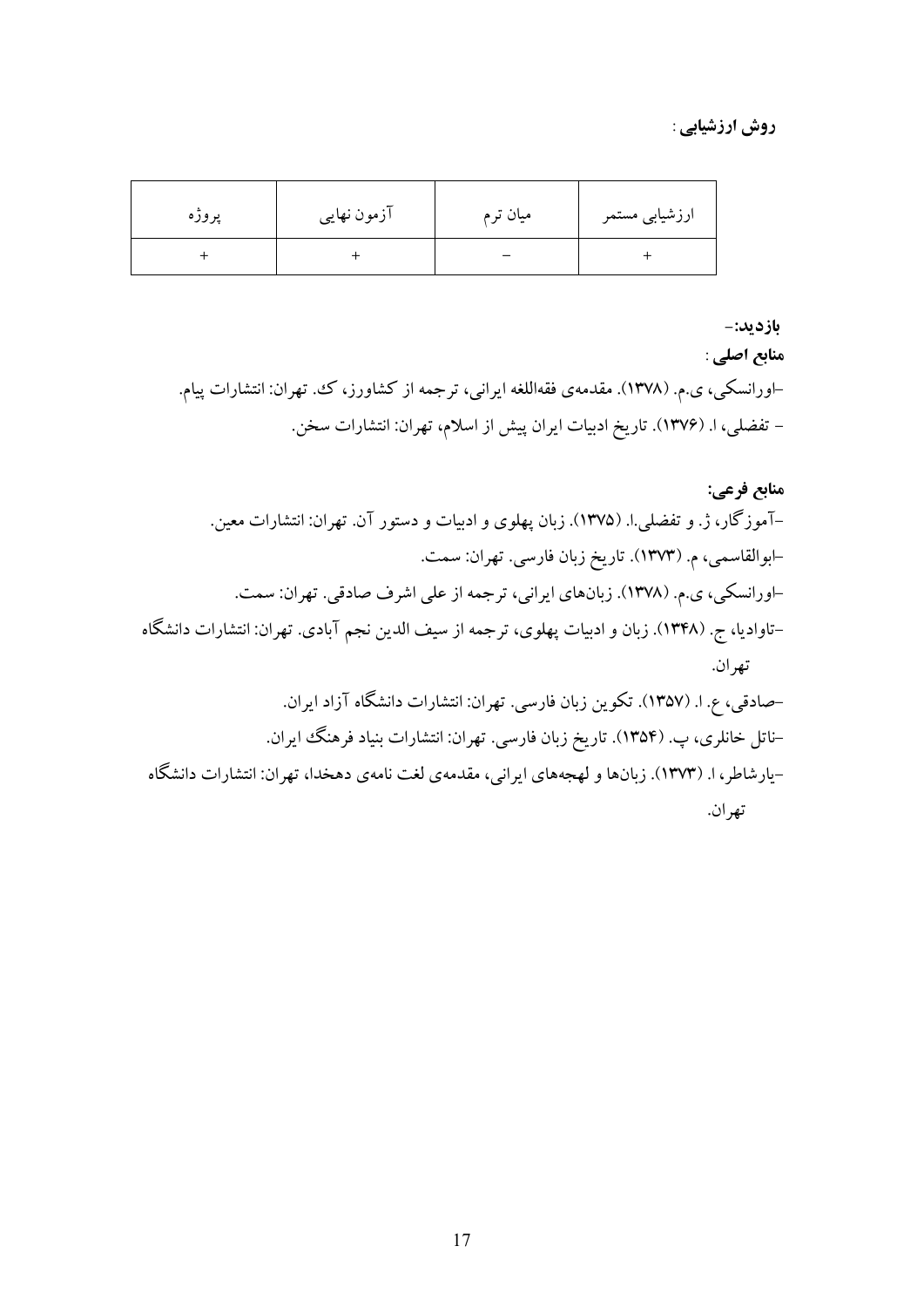



## استدلال نحوي

### **Syntactic Argumentation**

| تعداد واحد نظري : ٢   | ' تعداد واحد عملي : -   |
|-----------------------|-------------------------|
|                       | حل تمرين :-             |
| نوع درس : اصلی- تخصصی | ٔ پیشنیاز : دستور زایشی |

هدف درس :

بررسی شیوهی استدلال نمودن براساس زبانشناسی جدید و مطالعهی ساختارهای زبانی براساس مبانی نظری و شیوههای عملی استدلال نحوی.

| پروژه | آزمون نهایی | میان ترم | ارزشیابی مستمر |
|-------|-------------|----------|----------------|
|       |             |          |                |

بازديد :-

منابع اصلي :

-درزي، ع. (١٣٨۴). شيوهي استدلال نحوي. تهران: سمت.

-Haegeman, L. (2006). Thinking Syntactically. A Guide to Argumentation and Analysis. Malden, MA: Blackwell Publishing.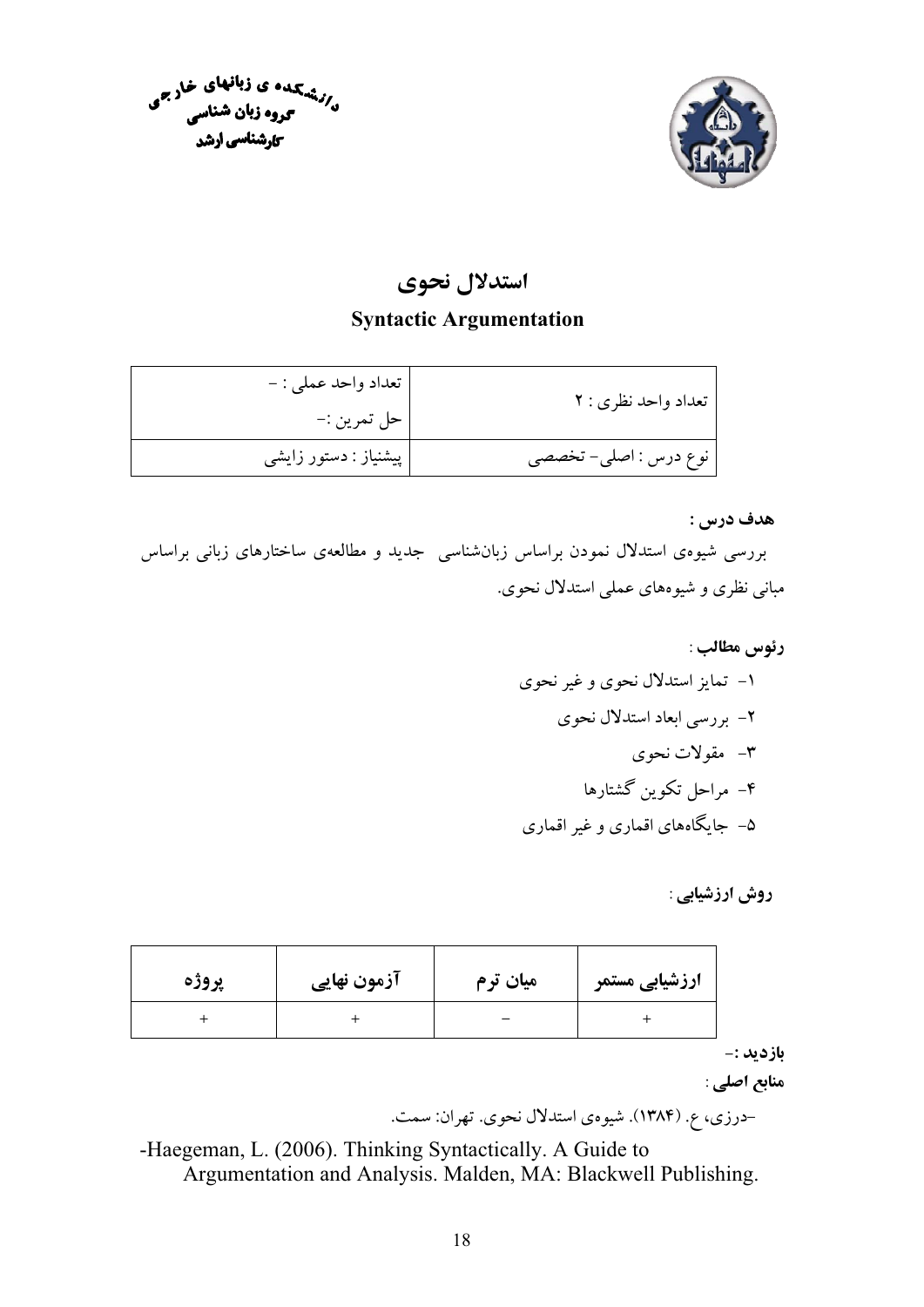## .<br>منابع فرعي:

- **-**Napoli, D. & Rando, E. (1979). Syntactic Argumentation. Georgetown University Press.
- Lasnik, H. , Uriagereka, J. & Boecky, C. (2005). A Course in Minimalist Syntax: Foundations and Prospects. Malden, MA: Blackwell Publishing.
- Soams, S. & Perlmutter, D. (1979). Syntactic Argumentation and the Structure of English. Berkley: University of California.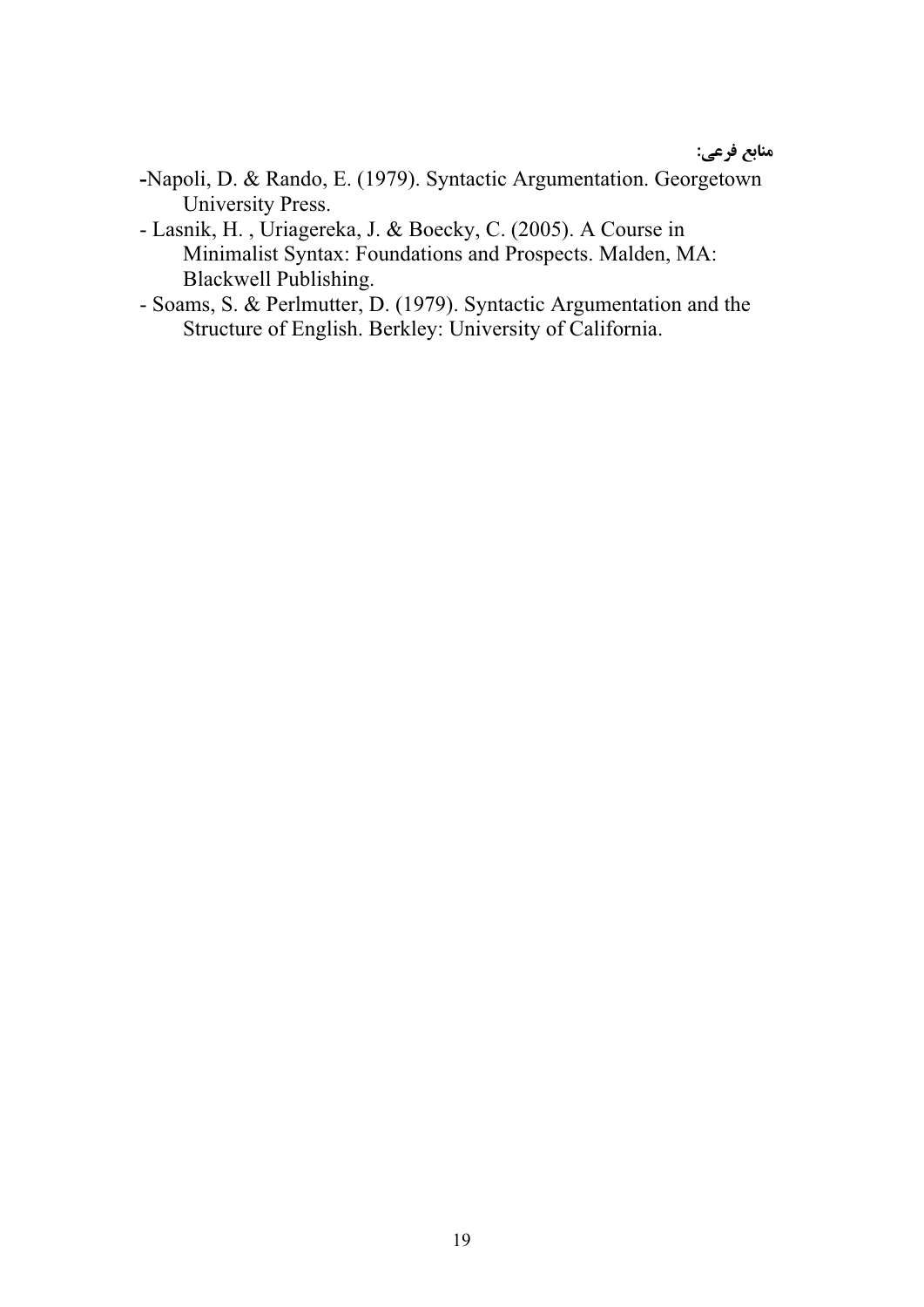



 $\ddot{\psi}$ 

# کاربرد نظریات نوین نحوی در زبان فارسی

### Application of modern syntactic theories in Persian

| تعداد واحد نظري : ٢   | ' تعداد واحد عملي : -<br>حل تمرين :- |
|-----------------------|--------------------------------------|
| نوع درس : اصلي- تخصصي | پیشنیاز : دستور زایشی                |

### هدف درس :

بررسی نحوهی کاربرد دیدگاههای نوین نحوی در تحلیل ساختها و مقولات نحوی زبان فارسی.

### روش ارزشیابی :

| پروژه | آزمون نهایی | میان ترم | ارزشیابی مستمر |
|-------|-------------|----------|----------------|
|       |             |          |                |

بازديد:-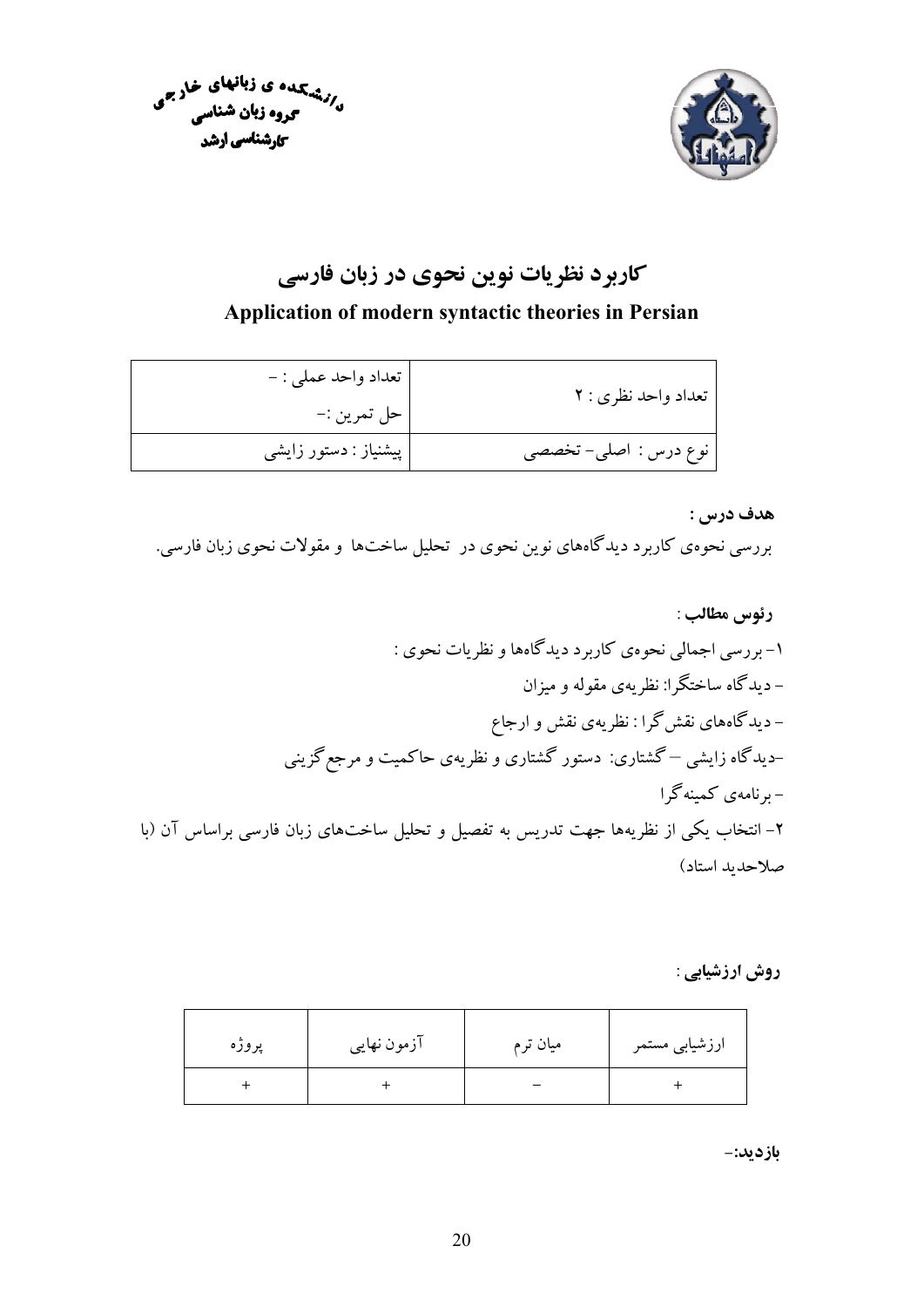- منابع اصلي : -باطني، م. (١٣۴٨). توصيف ساختمان دستوري زبان فارسي. تهران: امير كبير. -مشکو قمالدینی، م. (۱۳۶۶). دستور زبان فارسی بر پایهی نظریهی گشتاری. مشهد: انتشارات دانشگاه فردوسي. -مشکوقمالدینی، م. (۱۳۸۴). دستور زبان فارسی (واژگان و پیوندهای ساختی). تهران: سمت. -میرعمادی، ع. (۱۳۷۶). نحو زبان فارسی بر پایهی نظریهی حاکمیت و مرجع گزینی. تهران: سمت.
	- -میرعمادی، ع. (۱۳۷۹). نحو زبان فارسی و انگلیسی در قالب نحو برنامهی کمینگی. تهران: انتشارات سخن.
	- منابع فرعي: -دبیرمقدم، م. (۱۳۷۸). زبانشناسی نظری: پیدایش و تکوین دستور زایشی. تهران: انتشارات سخن. -غلامعلي زاده، خ. (١٣٨٠). ساخت زبان فارسي. تهران: احياء كتاب. -لازار، ژ. (۱۳۸۴). دستور زبان فارسی معاصر، ترجمه از بحرینی، م. تهران: انتشارات هرمس. -ماهوتیان، ش. (۱۳۷۸). دستور زبان فارسی از دیدگاه ردهشناسی، ترجمه از سمائی، م. تهران: نشر مركز.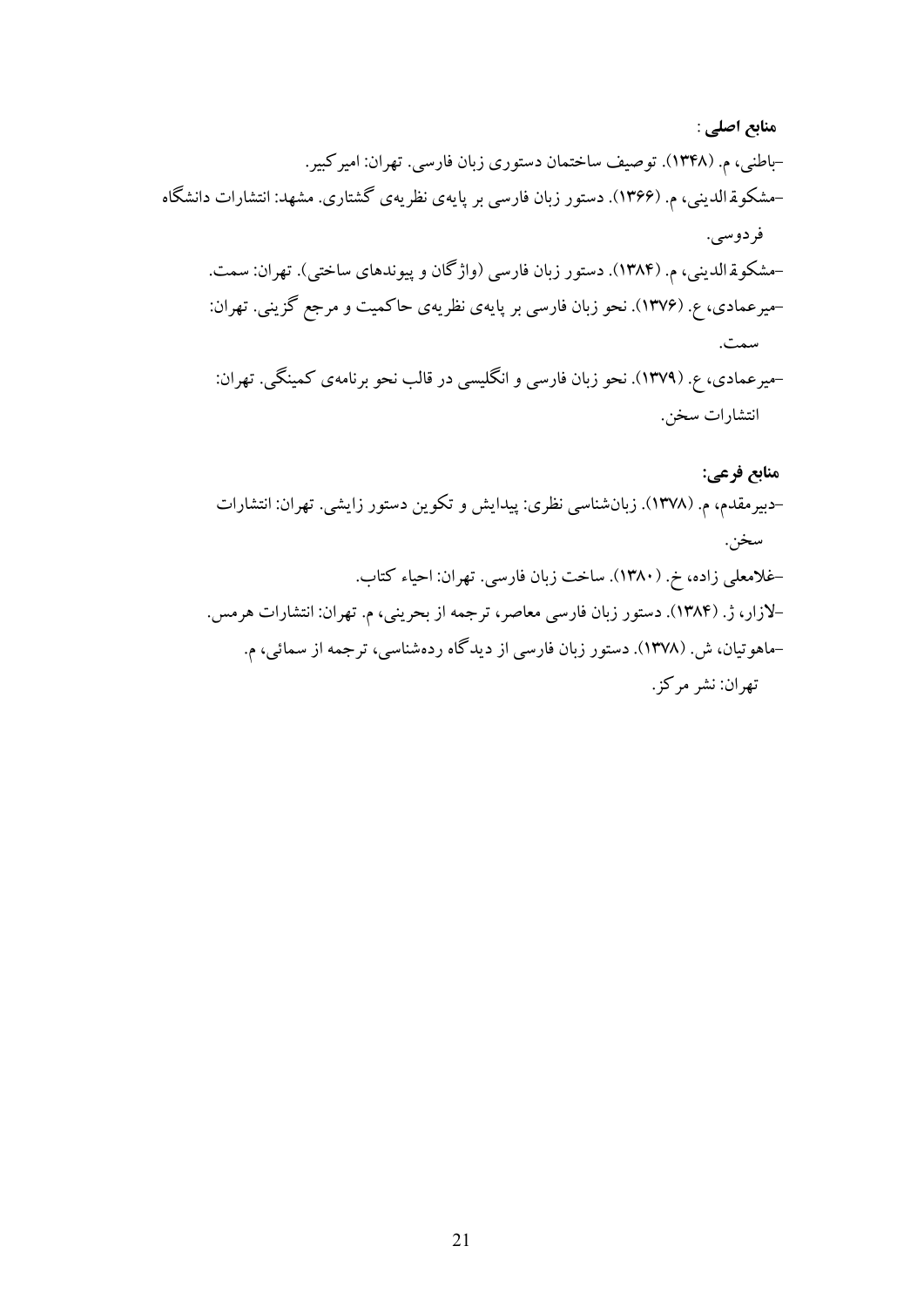



زبانشناسي اجتماعي Sociolinguistics

| تعداد واحد نظري : ٢   | تعداد واحد عملي : - |
|-----------------------|---------------------|
|                       | حل تمرين :-         |
| نوع درس : اصلي- تخصصي | پیشنیاز :–          |

هدف درس:

مطالعهی زبان در بافتهای مختلف اجتماعی و فرهنگی و بررسی نحوهی تعامل زبان و عوامل بیرونی.

روش ارزشیابی:

| پروژه | آزمون نهایی | میان ترم | ارزشیابی مستمر |
|-------|-------------|----------|----------------|
|       |             |          |                |

**بازديد :** -

منابع اصلي :

-Chambers, J. K. (2003). Sociolinguistic Theory. 2<sup>nd</sup> edition. Oxford: Blackwell.

-Fasold, R. (1984). The Sociolinguistics of Society. Oxford: Blackwell. -Fasold, R. (1990). The Sociolinguistics of Language. Oxford: Blackwell.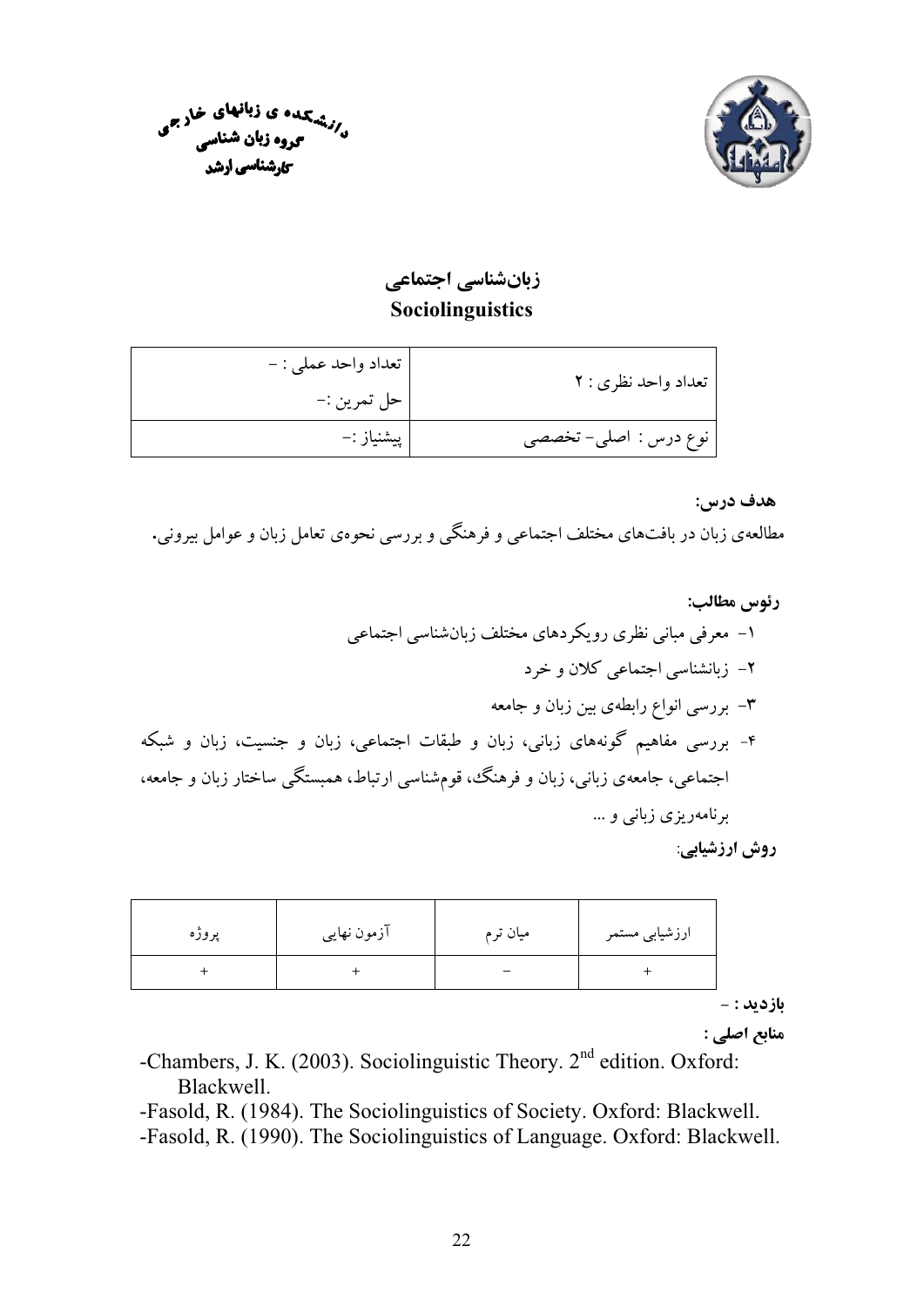-Wardhaugh, R. (2002). An Introduction to Sociolinguistics.  $4^{\text{th}}$  edition. Oxford: Blackwell.

منابع فرعي:

- -Coupland, N. Jaworski, A. eds. (1997). Sociolinguistics: A Reader and Coursebook. London: MacMillan.
- -Downes, W. (1998). Language and Society. 2<sup>nd</sup> edition. Cambridge: CUP.
- -Gumperz, J. and Hymes, D. eds. (1986) Directions in Sociolinguistics: The Ethnography of Communications. Oxford: Blackwell.
- -Hudson, S. (1996). Sociolinguistics. 2<sup>nd</sup> edition. Cambridge: CUP.
- -Jourdan, C. and Tuite K. eds. (2006). Language, Culture, and Society. Cambridge: CUP.
- Mckay, S. L. and Hornberger, N. H. eds. (1996). Sociolinguistics and Language Teaching. Cambridge: CUP.
- -Newmeyer, F. J. ed. (1988). Linguistics: The Cambridge Survey. Vol. IV, Language: The Socio-cultural Context. Cambridge: CUP.
- -Paulston, C. B. and Tucker, G. R. eds. (2003). Sociolinguistics: The Essential Readings. Oxford: Blackwell.
- -Romain, S. (1994). Language in Society: An Introduction to Sociolinguistics. Oxford: Oxford University Press.
- -Saville-Troike, M. (1989). The Ethnography of Communication: An Introduction. 2<sup>nd</sup> edition. Oxford: Blackwell.
- -Trudgill, P. (1994). Sociolinguistics: An Introduction. 4<sup>th</sup> edition. London: Penguin Books.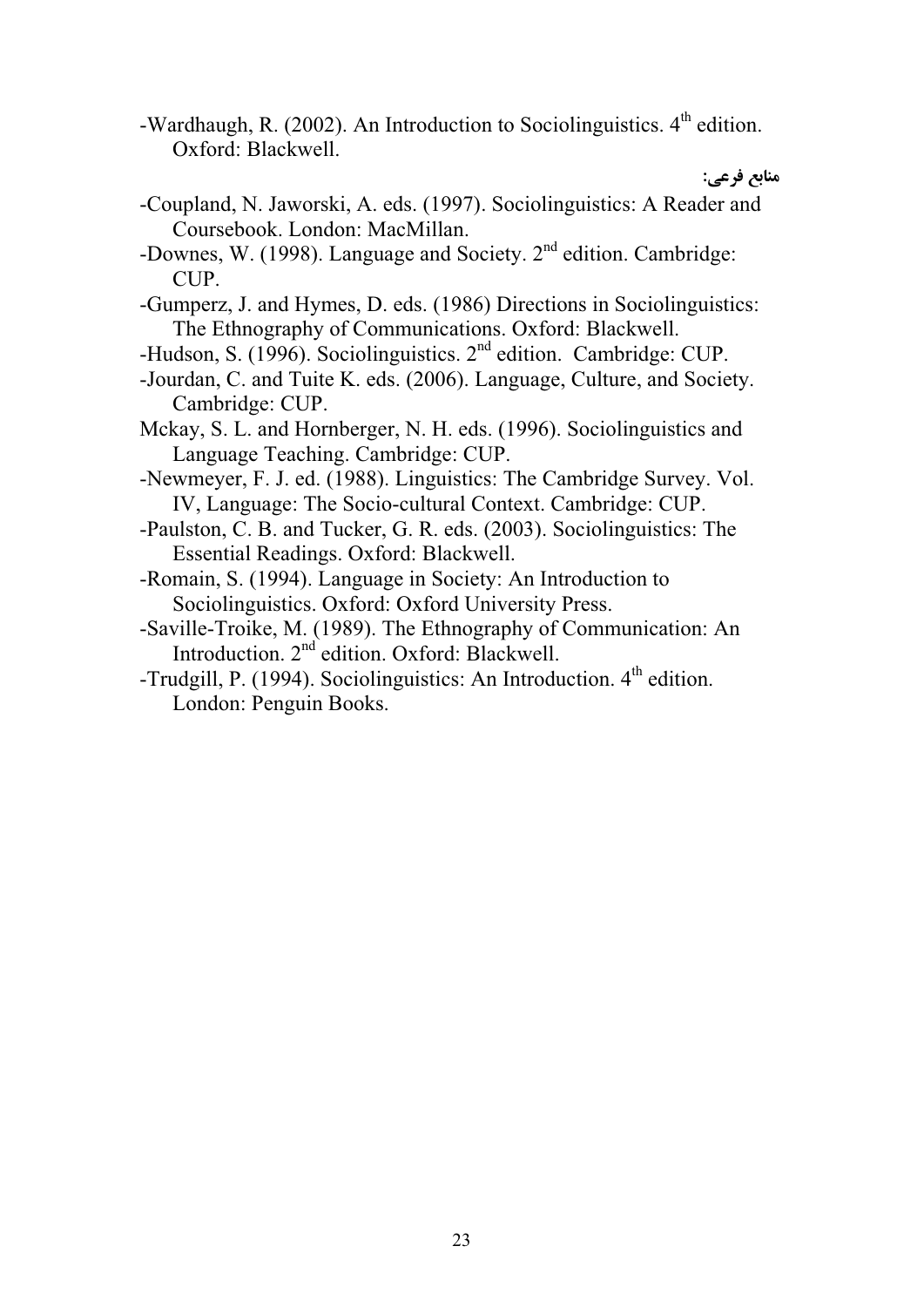



روش تحقیق در زبانشناسی **Research Methods in Linguistics** 

| تعداد واحد نظري : ٢  | تعداد واحد عملي : - |
|----------------------|---------------------|
|                      | حل تمرين :-         |
| نوع درس : اصلي-تخصصي | َ پِيشنياز : –      |

هدف درس : بررسی اصول، انواع و مراحل تحقیق در حوزههای مختلف زبانشناسی.

روش ارزشیابی :

| پروژه | آزمون نهایی | میان ترم | ارزشیابی مستمر |
|-------|-------------|----------|----------------|
|       |             |          |                |

**بازدید :** -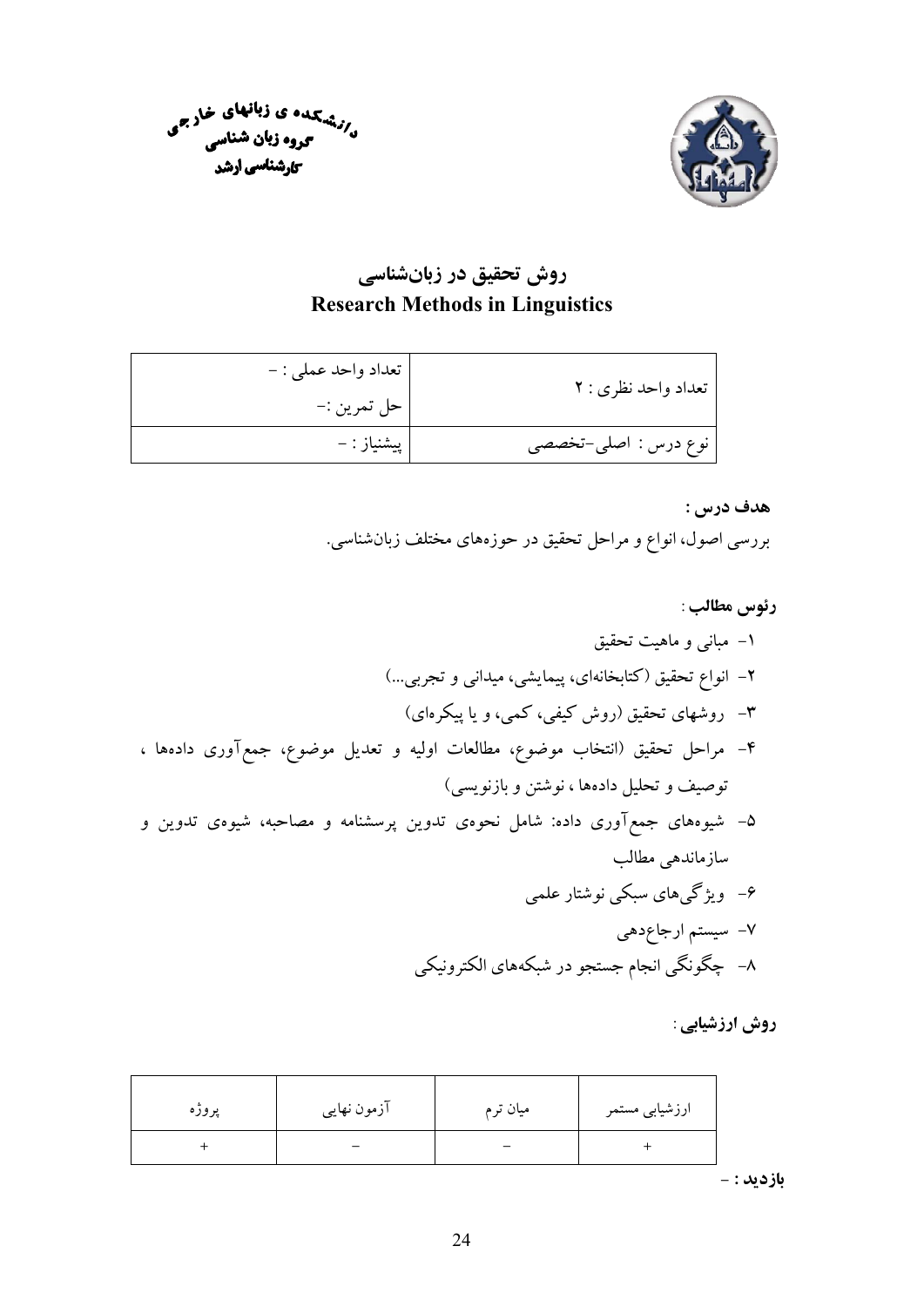## منابع اصلي : -فرهادي، ح. (۱۳۸۱). اصول و روش تحقيق در زبانشناسي كاربردي. ترجمهي جواهري، ف. وهاجر خان،

م . تهران: رهنما.

-Wray, A. and Bloomer, A. (2006). Projects in Linguistics: A Practical Guide to Researching Language. 2<sup>nd</sup> edition. London: Hodder Education.

منابع فرعي: -ساروخانی، ب. (١٣٨٢). روشهای تحقیق در علوم اجتماعی، تهران: انتشارات دیدار. -فراهانی، ح. و عریضی، ح. (۱۳۸۴). روشهای پیشرفتهی پژوهش در علوم انسانی (رویکردی کاربردی برای دانشجویان رشتههای رفتاری، علوم اجتماعی، علوم تربیتی، تربیتبدنی، مدیریت و علوم سياسي). اصفهان: جهاد دانشگاهي واحد اصفهان. –مارشال، ک، (۱۳۷۷). روش تحقیق کیفی. ترجمه از پارسائیان، ع. و اعرابی، م. تهران: دفتر پژوهش-

> های فرهنگے ٖ. -هومن، ح. ع. (۱۳۸۵). راهنمای عملی پژوهش کیفی. تهران: سمت.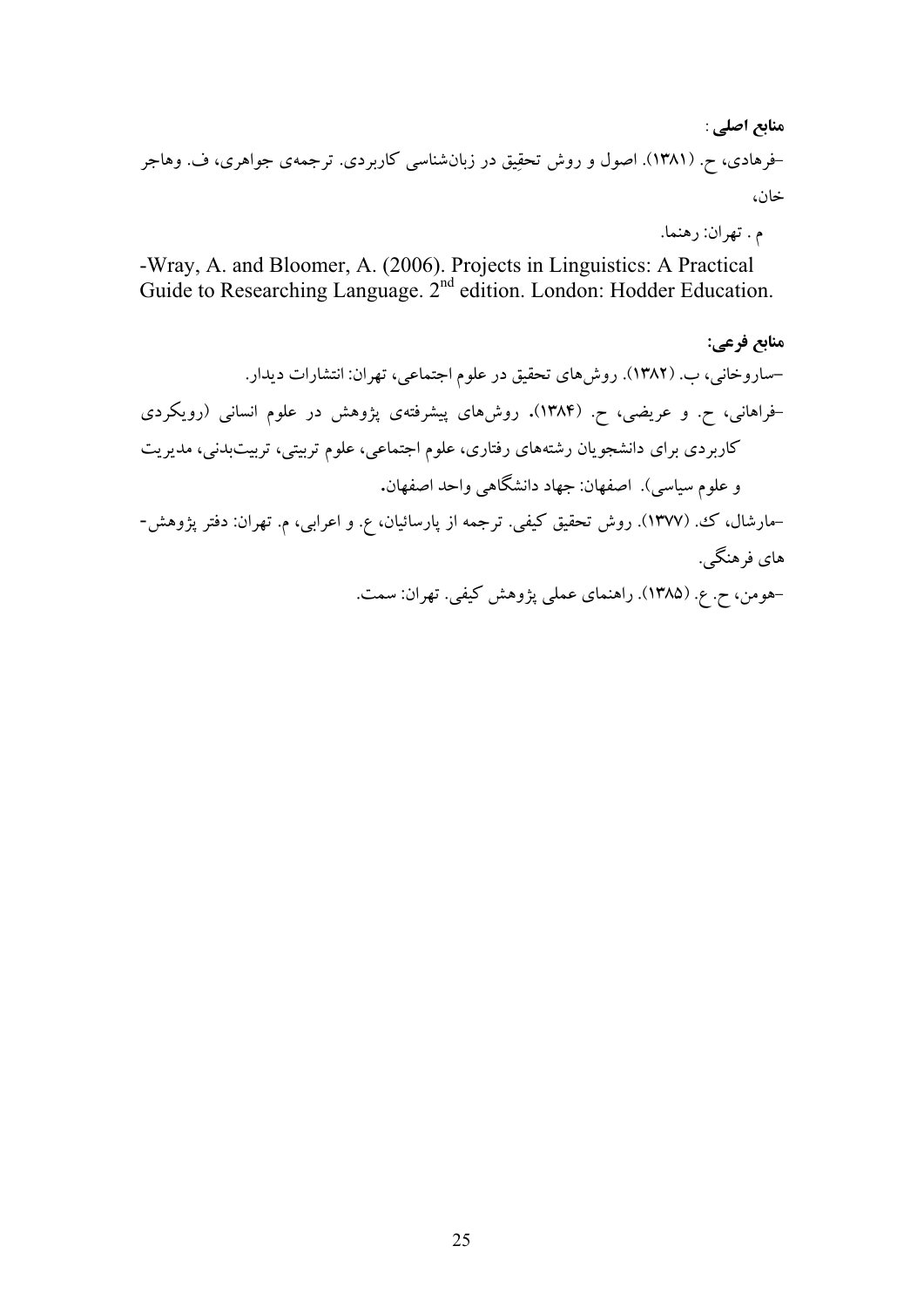



آواشناسی آکوستیکی

**Acoustic Phonetics** 

| تعداد واحد نظری : ۲ | <sub>ا</sub> تعداد واحد عملي : - |
|---------------------|----------------------------------|
|                     | حل تمرين :-                      |
| نوع درس : اختیاری   | َ پیشنیاز : –                    |

هدف درس :

بررسی نحوهی تولید اصوات زبان و تحلیل ویژگیهای فیزیکی آنها بوسیلهی ابزارهای آزمایشگاهی.

| پروژه | آزمون نهایی | میان ترم | ارزشیابی مستمر |
|-------|-------------|----------|----------------|
|       |             |          |                |

بازديد :-

منابع اصلي :

-Ashby, M. & Maidment, J. (2005). Introducing Phonetic Science. Cambridge: CUP.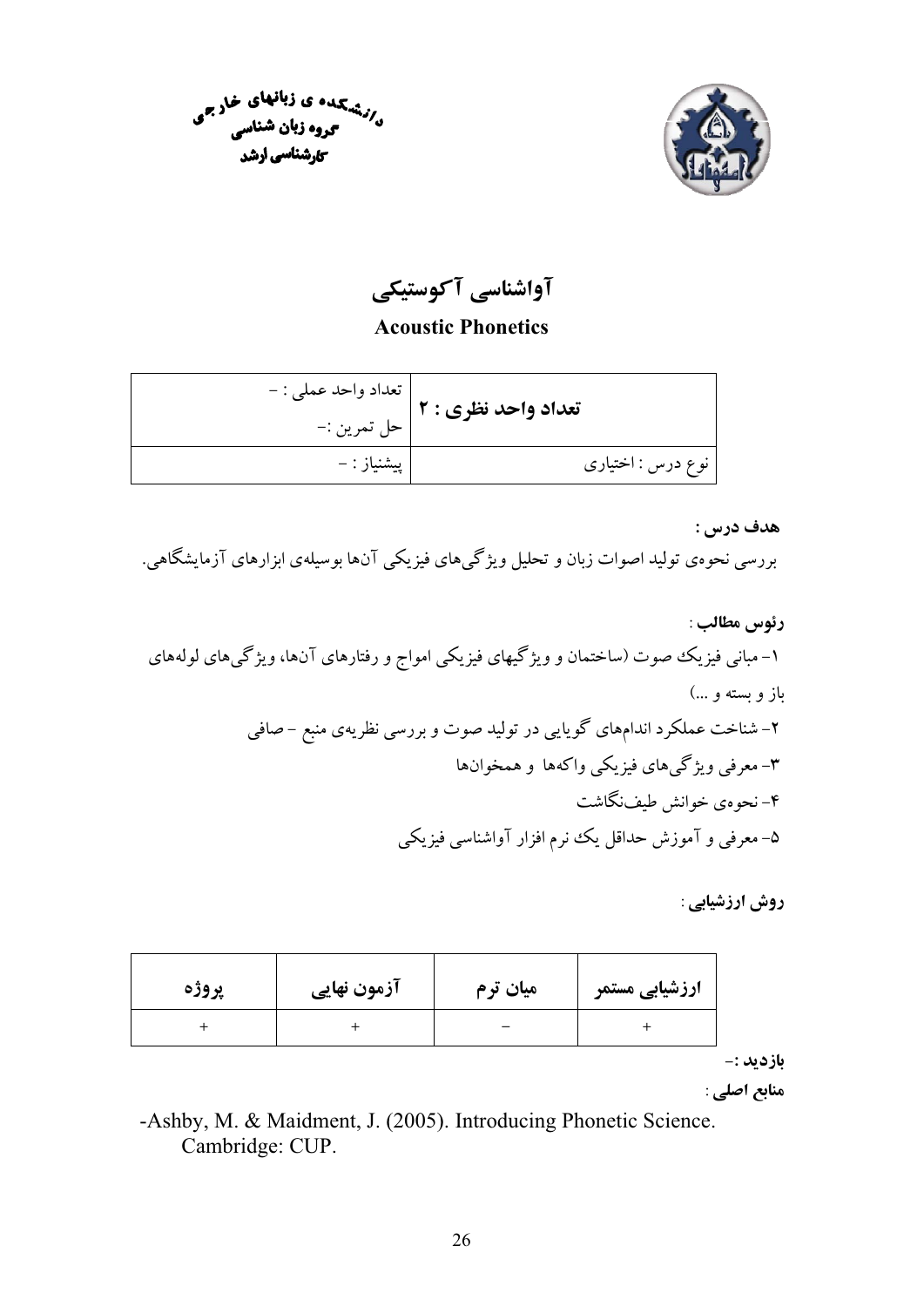-Johnson, K. (1997). Acoustic and Auditory Phonetics. Cambridge, Mass: Blackwell.

- فرای، دی. بی. (۱۳۶۹). فیزیک گفتار، ترجمه از جهانگیری، ن. مشهد: انتشارات دانشگاه فردوسی مشهد.

**منابع فرعي:** 

- -Ladefoged, P. (2006). A Course in Phonetics . Fifth edition. Boston: Thompson Wadsworth.
- -Ladefoged, P.(2006).Vowels and Consonants, second edition. Australia: Blackwell Publishing.
- -Ladefoged, P.(2003). Phonetic Data Analysis, An Introduction to Fieldwork and Instrumental Techniques. Australia: Blackwell Publishing.
- -Lieberman, P. & Blumstein, S. (1988). Speech Physiology, Speech Perception, and Acoustic Phonetics. Cambridge: CUP.

– سینتا، س. (۱۳۷۷). آواشناسی فیز یکی زبان فارسی، اصفهان: نشر گاهان.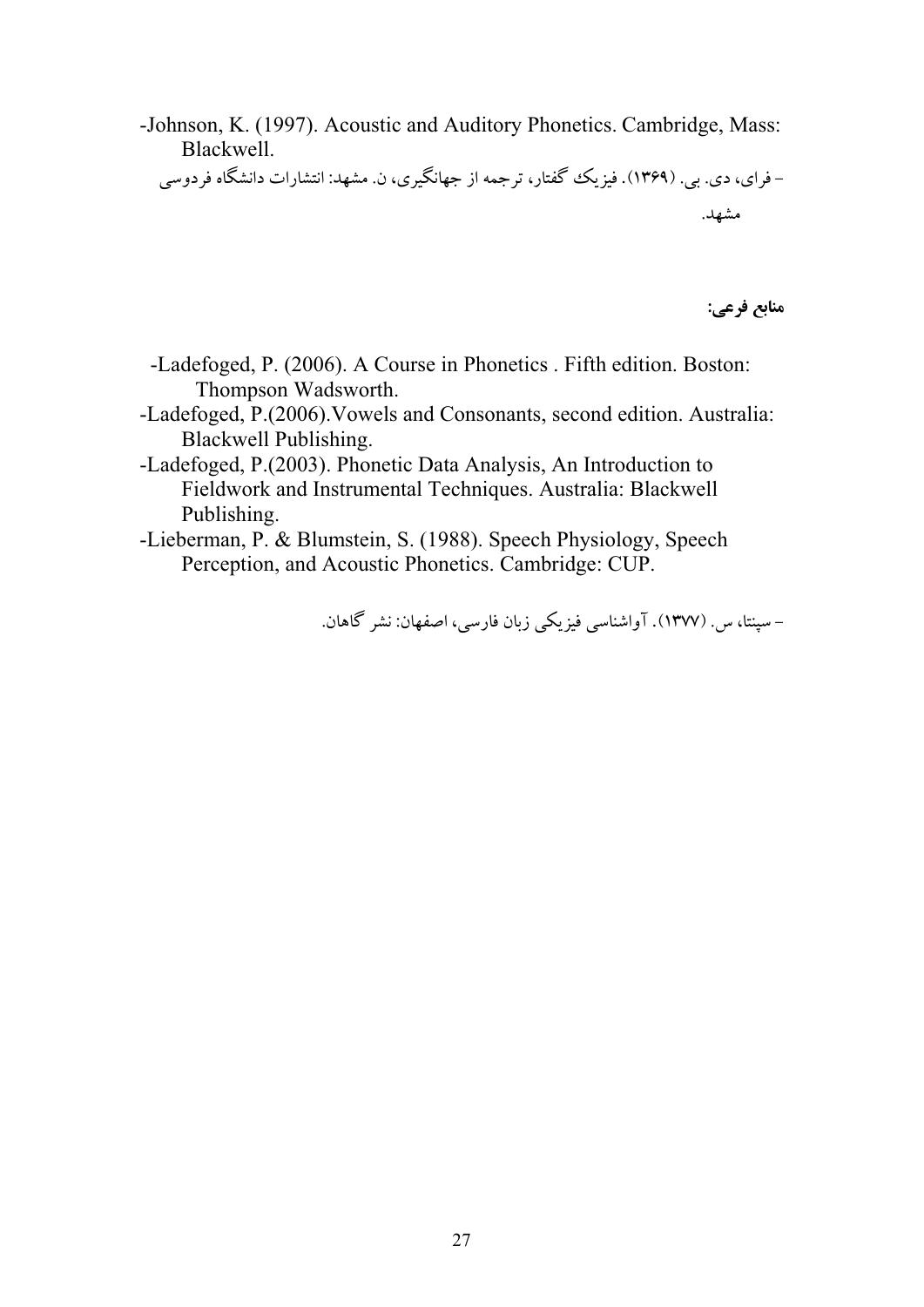



زبانشناسی رایانهای **Computational Linguistics** 

|                     | تعداد واحد عملي :- |
|---------------------|--------------------|
| تعداد واحد نظری : ۲ | حل تمرين :-        |
| نوع درس : اختیاری   | َ پیشنیاز : -      |

هدف درس :

آشنایی بارشتهی زبانشناسی رایانهای و مهمترین زمینههای کاربرد رایانه در پژوهش های زبانی.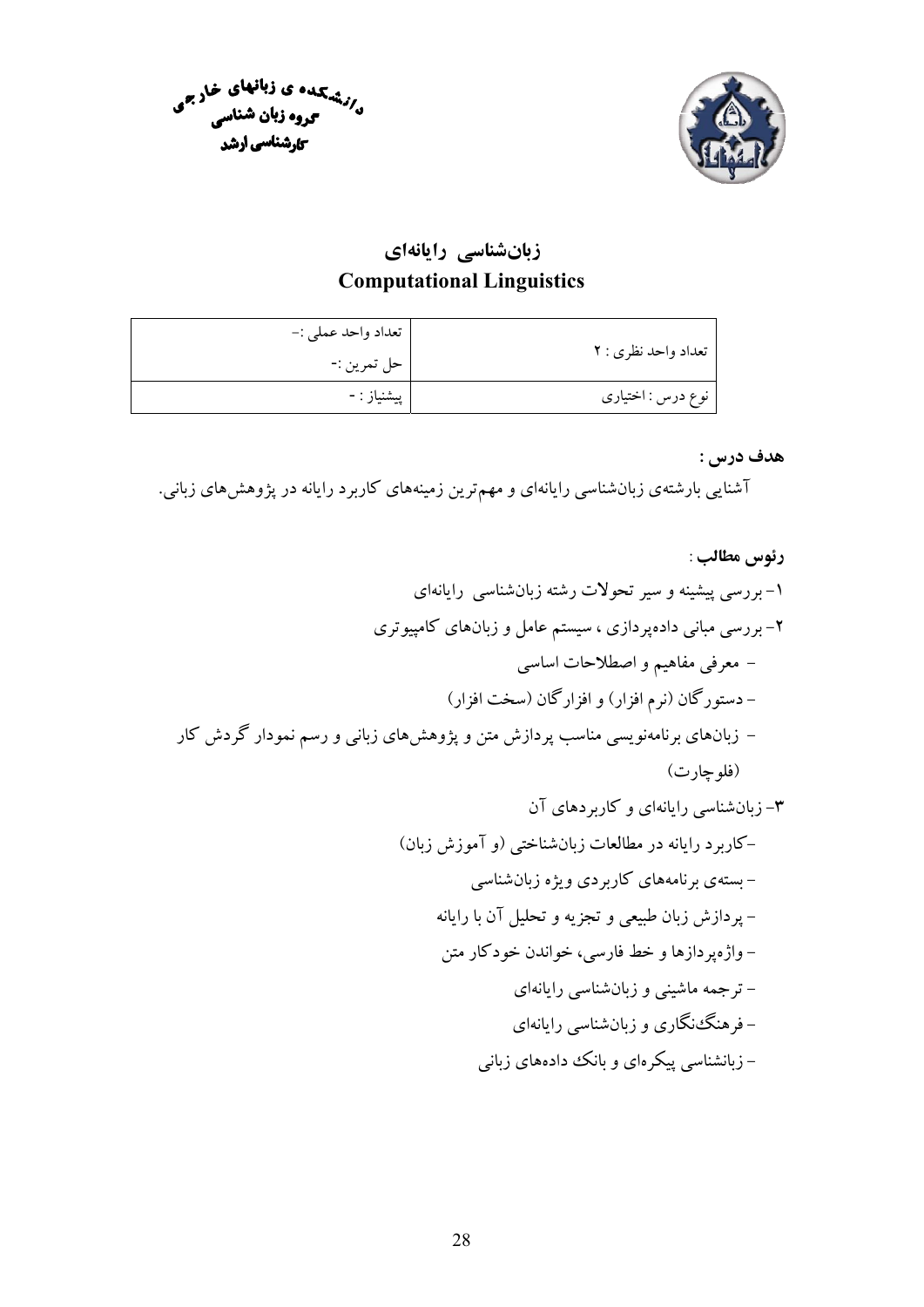روش ارزشیاہے :

| پروژه | آزمون نهايي | میان ترم | ارزشیابی مستمر |
|-------|-------------|----------|----------------|
|       |             |          |                |

بازديد:-منابع اصلى :

-Hausser, R. (2001). Foundations of Computational Linguistics.

 $2<sup>nd</sup>$  edition. Berlin: Springer.

- Ruslan, M. (ed.) (2003). The Oxford Handbook of Computational Linguistics. Oxford: Oxford University Press.

منابع فرعي :

- -Butler, C. (1985). Computers in Linguistics. Oxford: Blackwell.
- -Hartmann, R.R.K. (ed.) (2003). Lexicography: Critical Concepts, 3 Vols. London: Routledge.
- -Hutchins, W.J. and Somers, H. L. (1992). An Introduction to Machine Translation. London: Academic Press.

-Hartmann, R.R.K. (1996). Lexicography as an Applied Linguistics Discipline, in: Solving Language Problems, ed. by R. R. K. Hartmann. Exeter: University of Exeter Press.

-Jurafsky, D. and Martin, J. (2000). Speech and Language Processing: An

Introduction to Natural Language Processing, Computational Linguistics and Speech Recognition. New Jersey: Prentice-Hall.

-Kipfer, B.A. (1984). Workbook on Lexicography. Exeter: University of Exeter.

-Mills, J. (1996). Computers in Applied Linguistics in: Solving Language Problems, ed. by R. R. K. Hartmann. Exeter: University of Exeter Press.

-Smith, G. W. (1991). Computers and Human Language. Oxford: **Oxford University Press.** 

–عاصی، م. (۱۳۷۲). کاربرد کامپیوتر در زبانشناسی و فرهنگ،نگاری، یژوهشگران ۴ . تهران: موسسه-ي مطالعات و تحقيقات فرهنگي.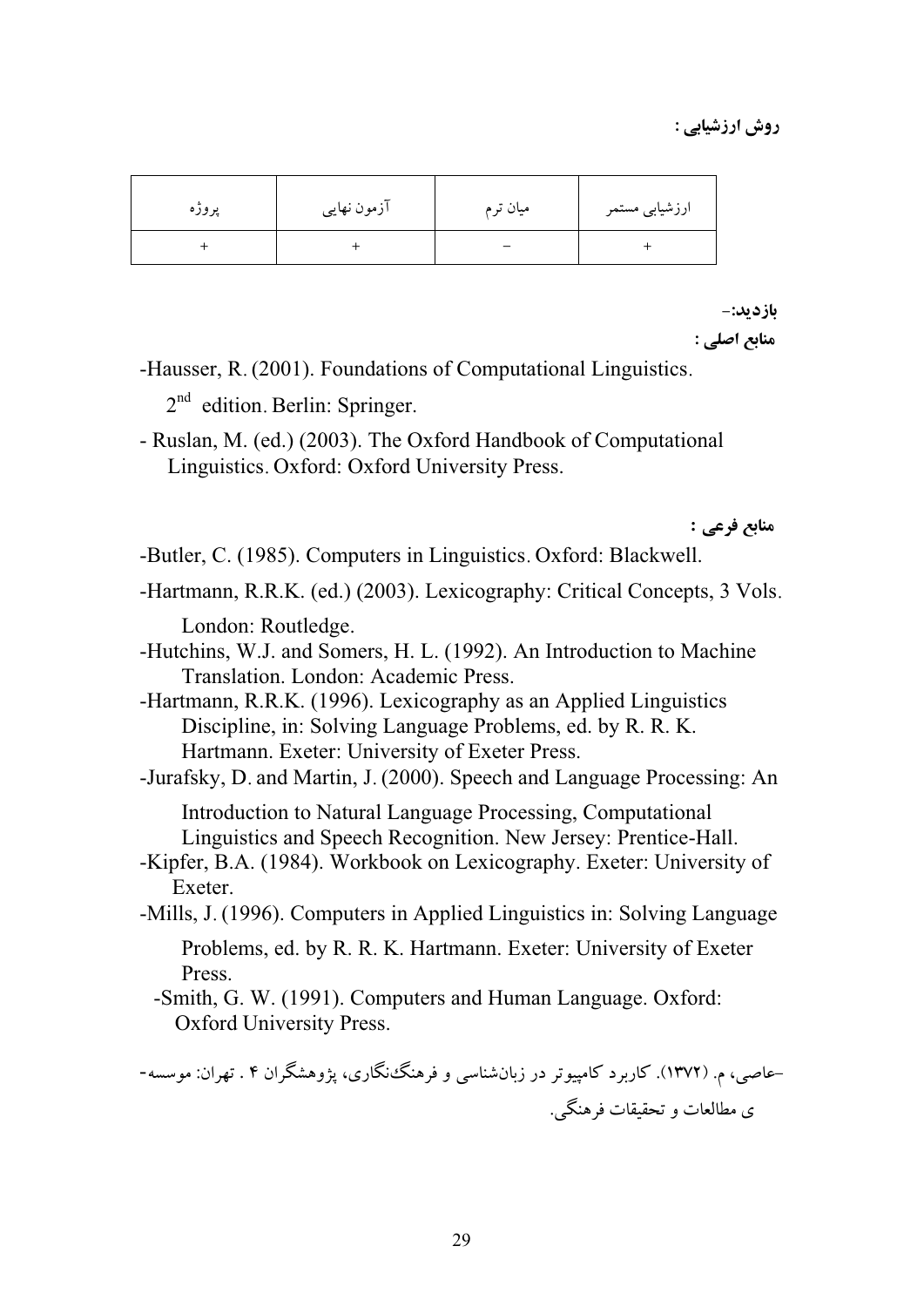- –عاصبی، م. (۱۳۷۳). طرح ایجاد پایگاه دادههای زبان فارسی، اطلاع رسانی، دوره ۱۱، شماره ۱. تهران: موسسه ی مطالعات و تحقیقات فرهنگی. –عاصی، م. (۱۳۷۲). پردازش متن فارسی با کامپیوتر، پژوهشگران ۱۲ . تهران: موسسهی مطالعات و
- تحقيقات فرهنگي. –عاصی، م. (۱۳۸۴). پایگاه دادهها ی زبان فارسی در اینترنت ، پژوهشگران۱۳. تهران: موسسهی
	- مطالعات و تحقیقات فرهنگی.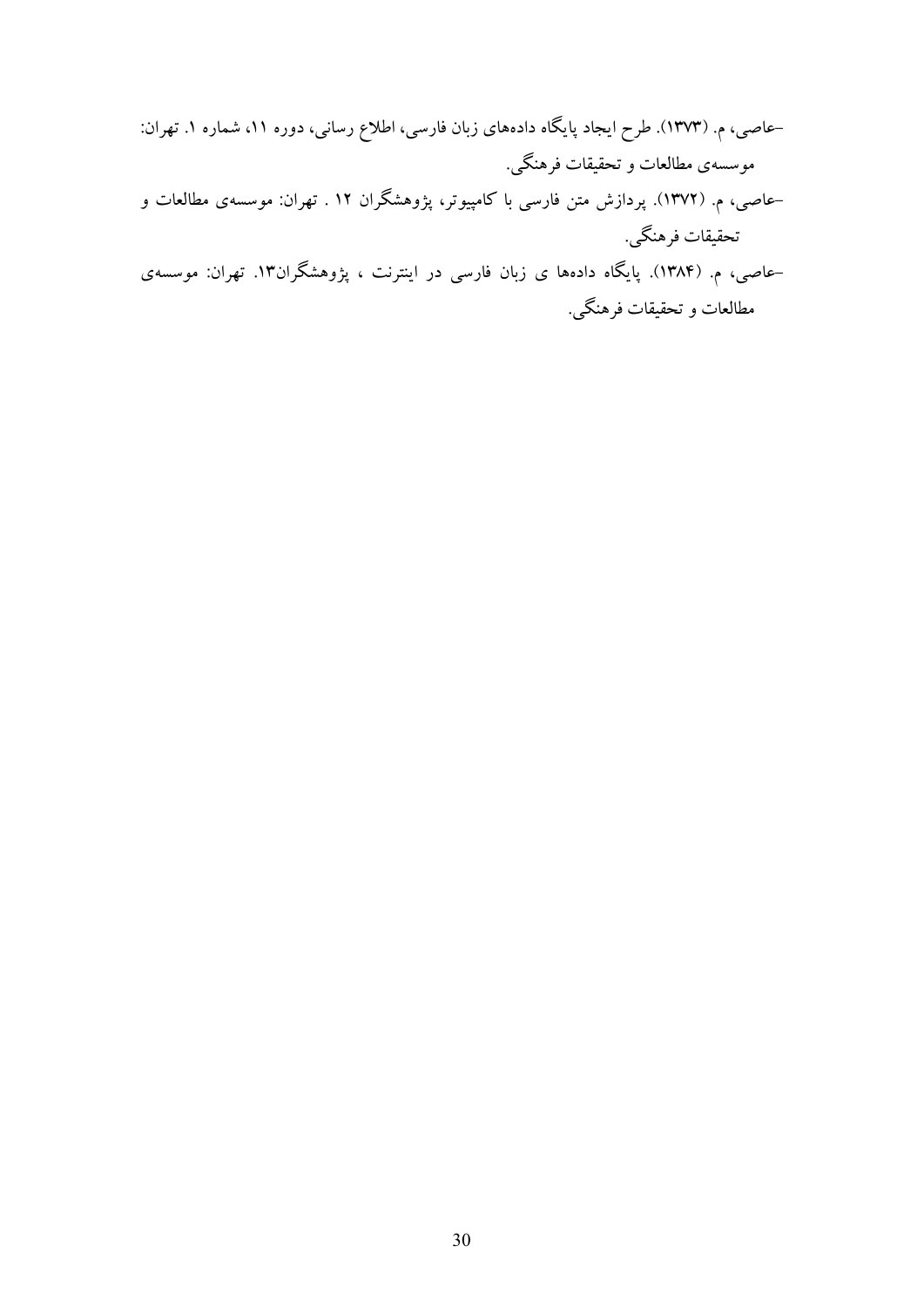



زبانشناسی شناختی **Cognitive Linguistics** 

| تعداد واحد نظري : ٢ | تعداد واحد عملي : - |
|---------------------|---------------------|
|                     | حل تمرين :-         |
| نوع درس : اختیاری   | پیشنیاز : –         |

#### هدف درس:

بررسی جنبههای شناختی زبان بهعنوان یک نظام و مطالعهی رابطهی بین زبان و ذهن.

| پروژه | آزمون نهایی | میان ترم | ارزشیابی مستمر |
|-------|-------------|----------|----------------|
|       |             |          |                |

بازديد : -

منابع اصلي :

- -Croft, W. and Cruse, D. A. (2004). Cognitive Linguistics. Cambridge: CPU.
- -Lee, D. (2002). Cognitive Linguistics: An Introduction. Oxford: Oxford University Press.

منابع فرعي:

-Fauconnier, G. and Sweetser, E. (1996). Spaces, Worlds, and Grammar. Chicago: The University of Chicago Press.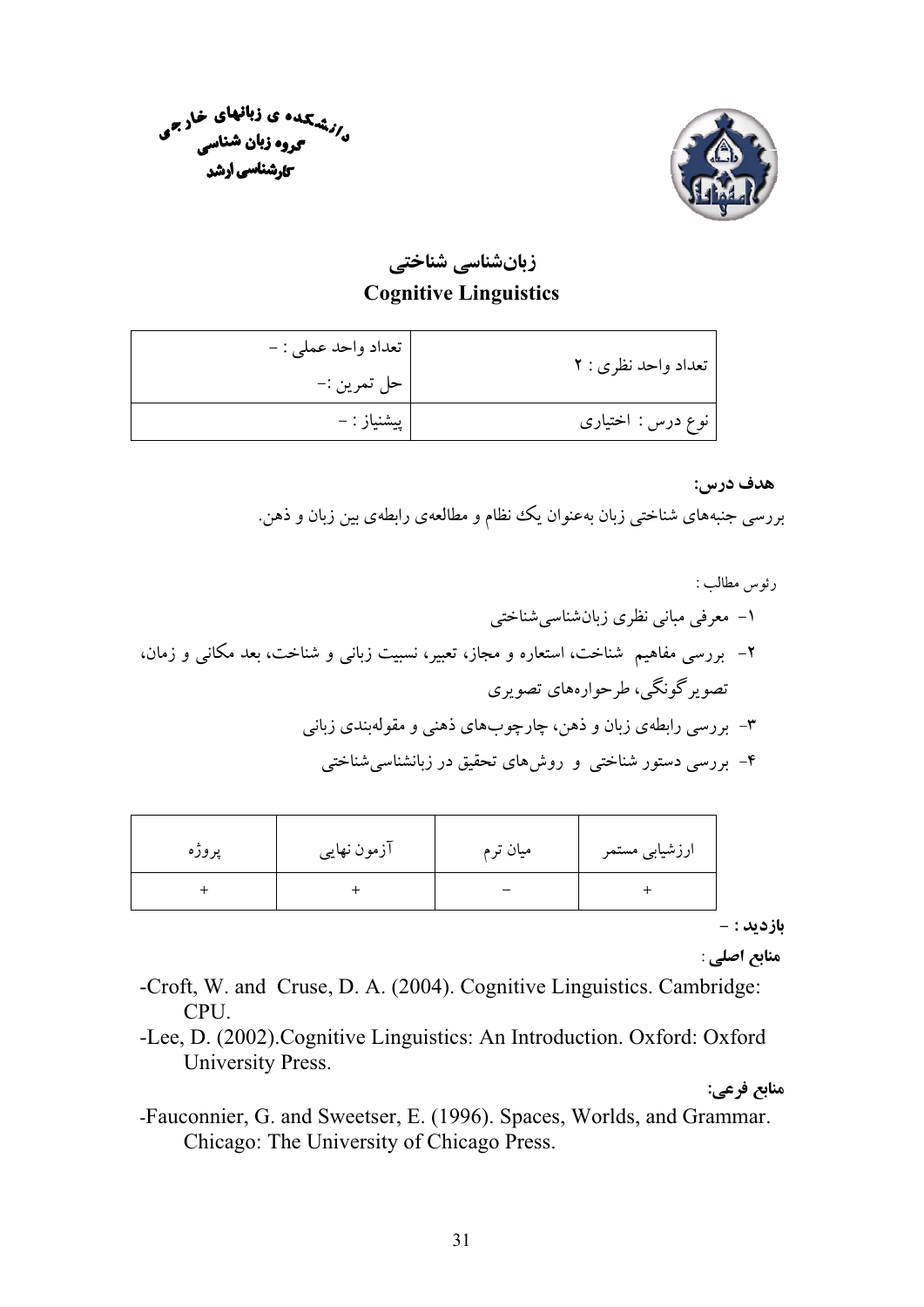- -Gentner, D. and Golden-Meadow, S. ed. (2003). Language in Mind. The MIT Press.
- -Lakoff, G. and Johnson, M. (1999). Philosophy in the Flesh: the Embodied Mind and its Challenges to Western Thought. New York: Basic Books.
- Lakoff, G. (1987). Women, Fire, and Dangerous Things: What Categories Reveal about the Mind. Chicago: The University of Chicago Press.
- -Lakoff, G. and Johnson, M. (1980). Metaphors We Live By. Chicago: University of Chicago Press.
- -Langacker, R. W. (2002). Concept, Image, and Symbol: The Cognitive Basis of Grammar. Berlin: Mouton de Gruyter.
- -Hurford, J. R. (2007). The Origins of Meaning: Language in the Light of Evolution. Oxford: Oxford University Press.
- -Talmy, L. (2000). Toward a Cognitive Semantics. Vols. I and II. MIT Press.
- -Taylor, J. R. (1995). Linguistic Categorization. 2nd edition. Oxford: Oxford University Press.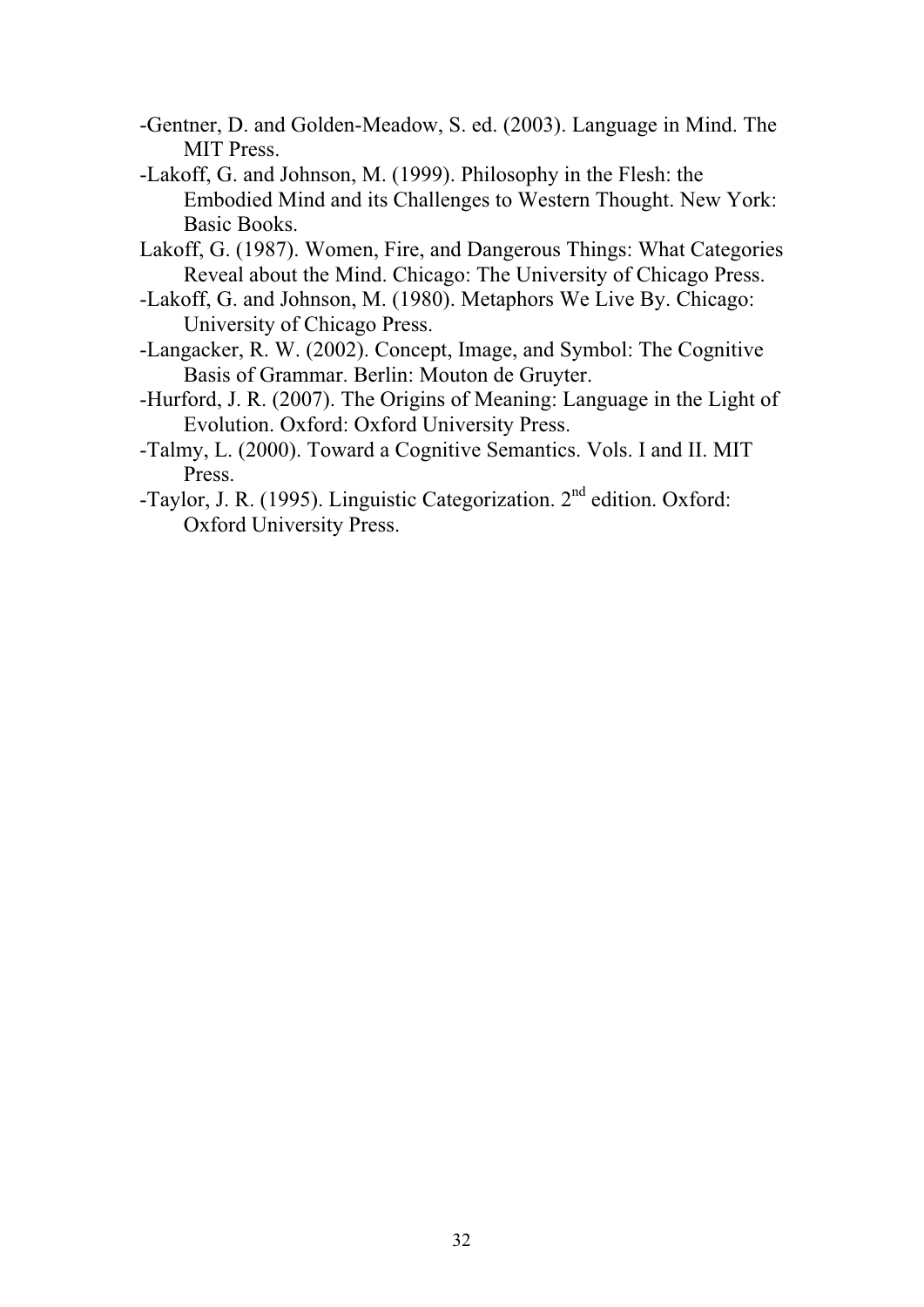



## اصول دستور زبان

### **Fundamentals of Grammar**

|                     | تعداد واحد عملي : - |
|---------------------|---------------------|
| تعداد واحد نظري : ٢ | حل تمرين :––        |
| نوع درس : اختیاری   | پیشنیاز : –         |

#### هدف درس :

بررسی مفاهیم بنیادی ساختواژه و نحو ، ماهیت روابط نحوی و انواع ساختهای نحوی فارغ از گرایش نظري خاص. رئوس مطالب : ۱– حوزهی واژگان و ساختواژه ۲– واژگان، مفاهیم و روابط دستوری ۳- واحدهای دستوری : گروه و جمله ۴– مقولات واژگانی: اسم، فعل، صفت ، قید و حرف اضافه ۵- پیوندهای ساختی گروه

### روش ارزشیاہے :

|          | ارزشیابی مستمر | میان ترم | آزمون نهایی | پروژه |
|----------|----------------|----------|-------------|-------|
|          |                |          |             | +     |
| بازديد:- |                |          |             |       |

منابع اصلي :

-گلفام، ار. (۱۳۸۵). اصول دستور زبان. تهران: سمت.

-Hageman, L. (1997). Elements of Grammar. Dordrecht: Kluwer Academic Publishers.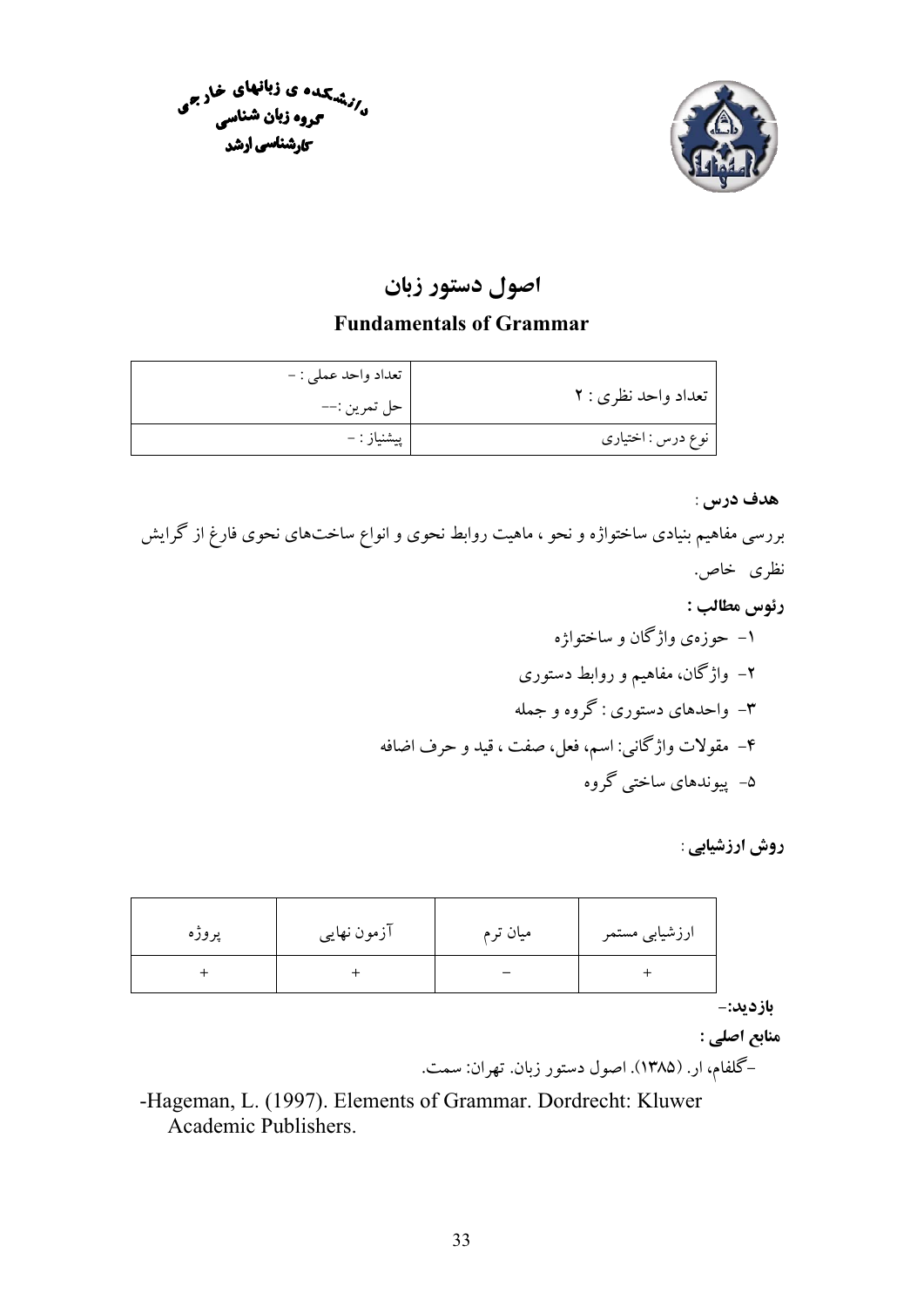**منابع فرعي:** 

-مشکو و الدینه ، م. (۱۳۸۴). دستور زبان فارسه : واژ گان و بیوندهای ساخته ، تصران: سمت.

- -Givon,T. (1979). On Understanding Grammar. NewYork: Academic Press.
- -Huddleston, R. (1984). Introduction to the Grammar of English. NewYork: CUP.
- -Jesperson, O. (1925/1963). The Philosophy of Grammar. London: George Allen & Unwin.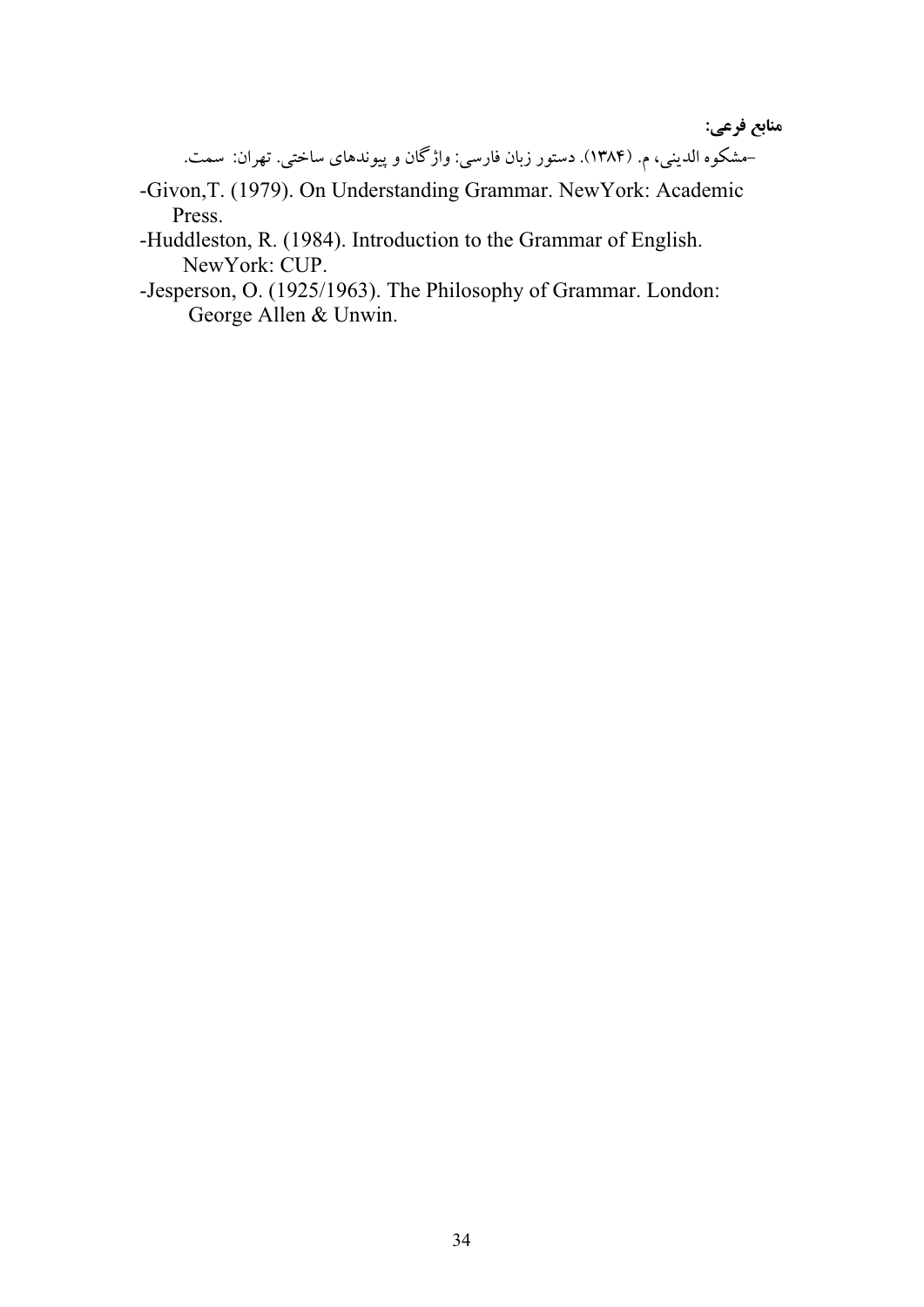



زبانشناسی روانشناختی Psycholinguistics

| تعداد واحد نظري : ٢ | تعداد واحد عملي : - |
|---------------------|---------------------|
|                     | حل تمرين :-         |
| نوع درس : اختیاری   | پیشنیاز : –         |

هدف درس:

بررسی و شناخت جنبههای مختلف روانشناختی تولید و درک زبان.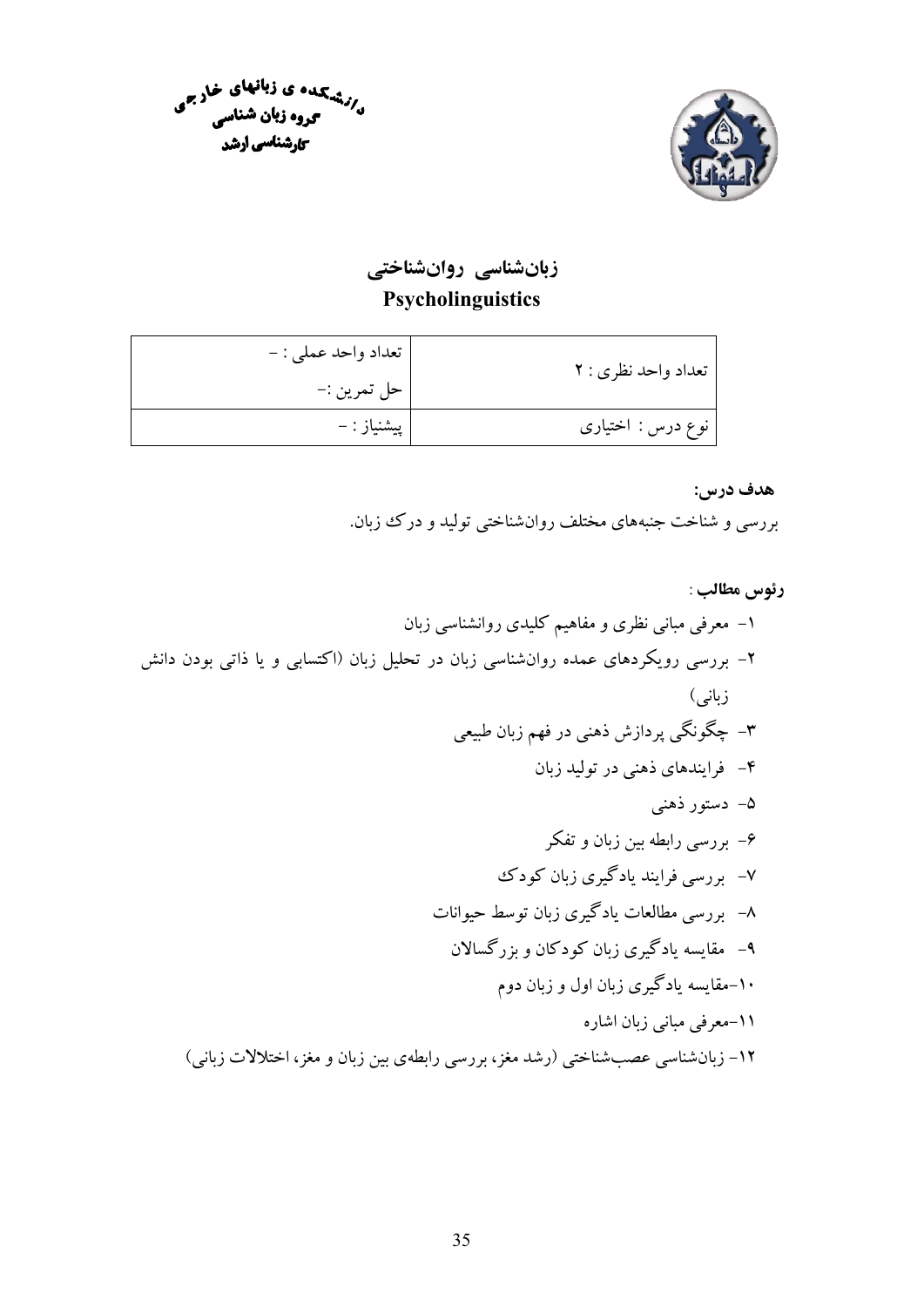روش ارزشیابی :

| پروژه | آزمون نهایی | میان ترم | ارزشیابی مستمر |
|-------|-------------|----------|----------------|
|       |             |          |                |

بازديد:-منابع اصلي :

منابع فرعي:

-Field, J. (2004). Psycholinguistics: The Key Concepts.

London: Routledge.

–استاینبرگ، د. (۱۳۸۶). در آمدی بر روانشناسی زبان. ترجمه از ارسلان گلفام. تهران، سمت.

-Carroll, D. W. (1994). Psychology of Language. Pacific Grove: Brooks Cole.

-Jay, T. B. (2003). Psychology of Language. Englewood Cliffs: Prentice Hall.

–ایچیسون، ج. (۱۳۶۴). روانشناسی زبان. ترجمه از حاجتی، ع. تهران: امیرکبیر.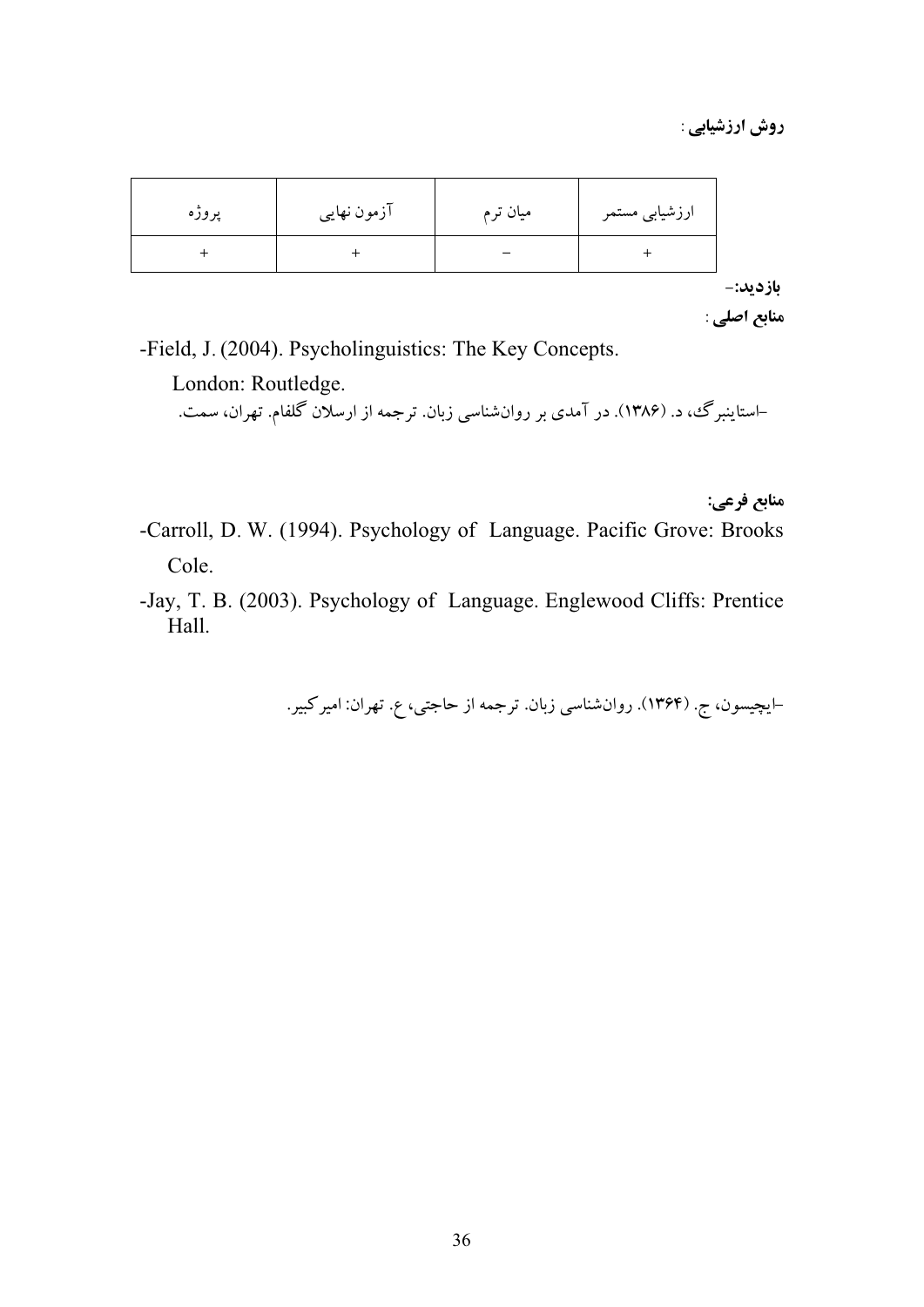



## مطالعات دانشمندان ایرانی و مسلمان در بارهی زبان Study of Iranian and Islamic Scholars on Language

| تعداد واحد نظري : ٢ | تعداد واحد عملي : -<br>حل تمرين :- |
|---------------------|------------------------------------|
| نوع درس : اختیاری   | پیشنیاز : –                        |

#### هدف درس :

بررسی نظریات و تحقیقات دانشمندان ایرانی و مسلمان در بارهی حوزههای مختلف زبانی.